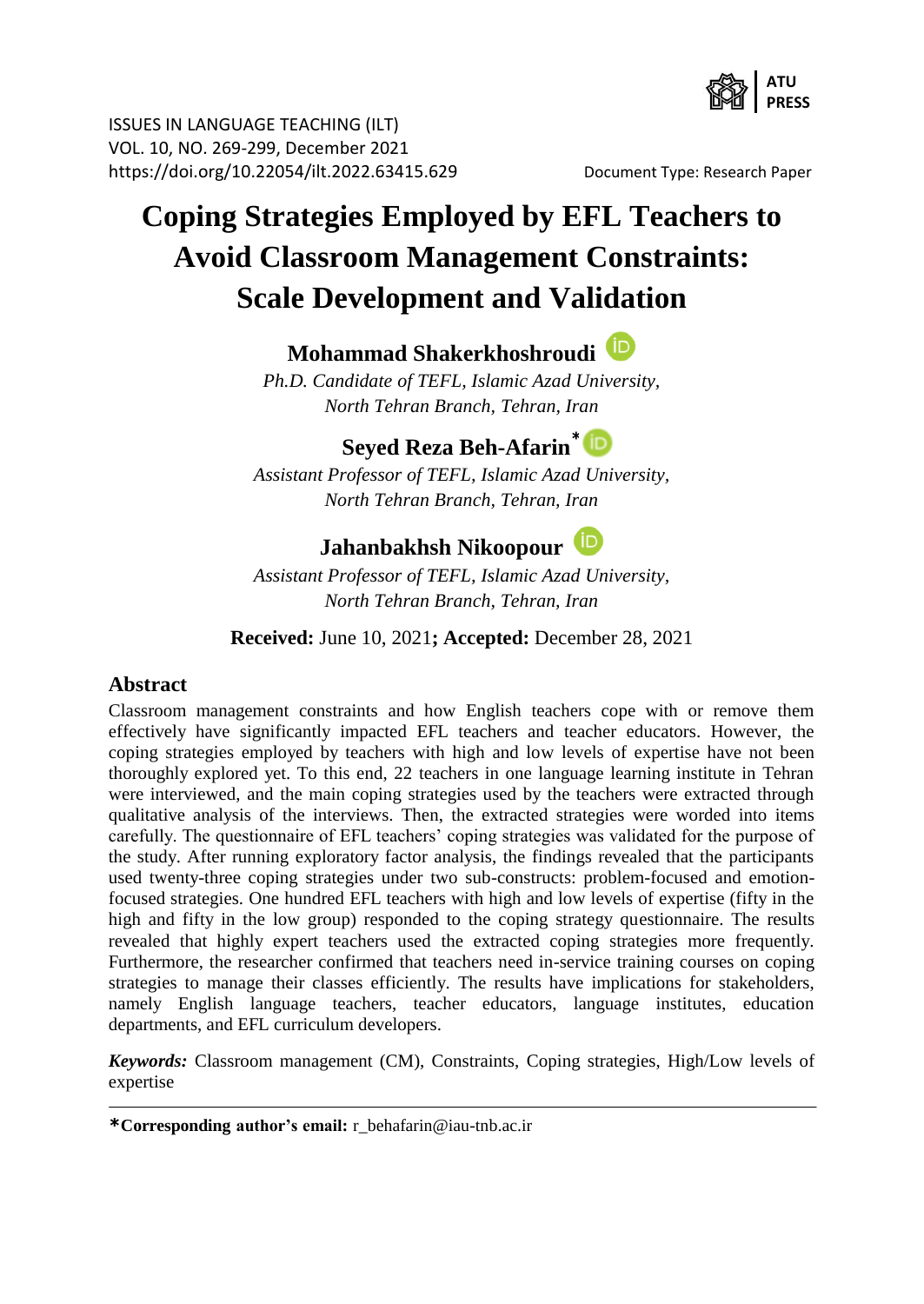### **INTRODUCTION**

Classroom management (CM) has been the topic of a great number of studies that scholars in the field of education delved into (e.g., Akman, 2020; Brophy, 2006; Kalantarypour & Modirkhamene, 2021; Khany & Ghoreyshi, 2013; [Vairamidou](https://www.researchgate.net/profile/Aikaterini_Vairamidou) & [Stravakou,](https://www.researchgate.net/profile/Pela_Stravakou) 2019; Özen & Yıldırım, 2020). According to Brophy (2006), classroom management is a teacher's attempt to establish an effective atmosphere for teaching and learning purposes. Also, Savage and Savage (2009) investigated CM from two angles of preventing the problems from occurring and how to respond when the problems appear. Therefore, along with classroom management, the challenges and constraints teachers encounter have been the focus of research (e.g., Kayıkçı, 2009; Salkovsky, Romi, & Lewis, 2015; Debreli & Ishanova, 2019; Shakerkhoshroudi, Beh-Afarin, & Nikoopour, 2020). Similarly, Yazdanmehr and Akbari (2015) placed emphasis on the room to investigate the constraints troubling EFL teachers at the level of English Institutes in Iran since most studies revolve around the problems secondary school instructors are challenged with. However, Shakerkhoshroudi et al. (2020) explored the constraints influencing EFL teachers' classroom performance. The results revealed that the explored constraints originated from four sources of institute policies, teachers, learners, and social-cultural differences. Additionally, coping strategies to deal with the disruptions and misbehaviors in the classrooms were the area of interest of researchers in the field (e.g., Skinner, Edge, Altman, & Sherwood, 2003; Olley, Cohn, & Cowan, 2010; Lampadan, 2014; Takkaç-Tulgar, 2019). According to the findings of the studies mentioned above, it can be inferred that it is of much significance to deeply delve into the coping strategies which teachers with low and high levels of expertise need to employ while facing classroom constraints. This study attempted to identify and classify the coping strategies used by Iranian EFL teachers to manage the classrooms effectively.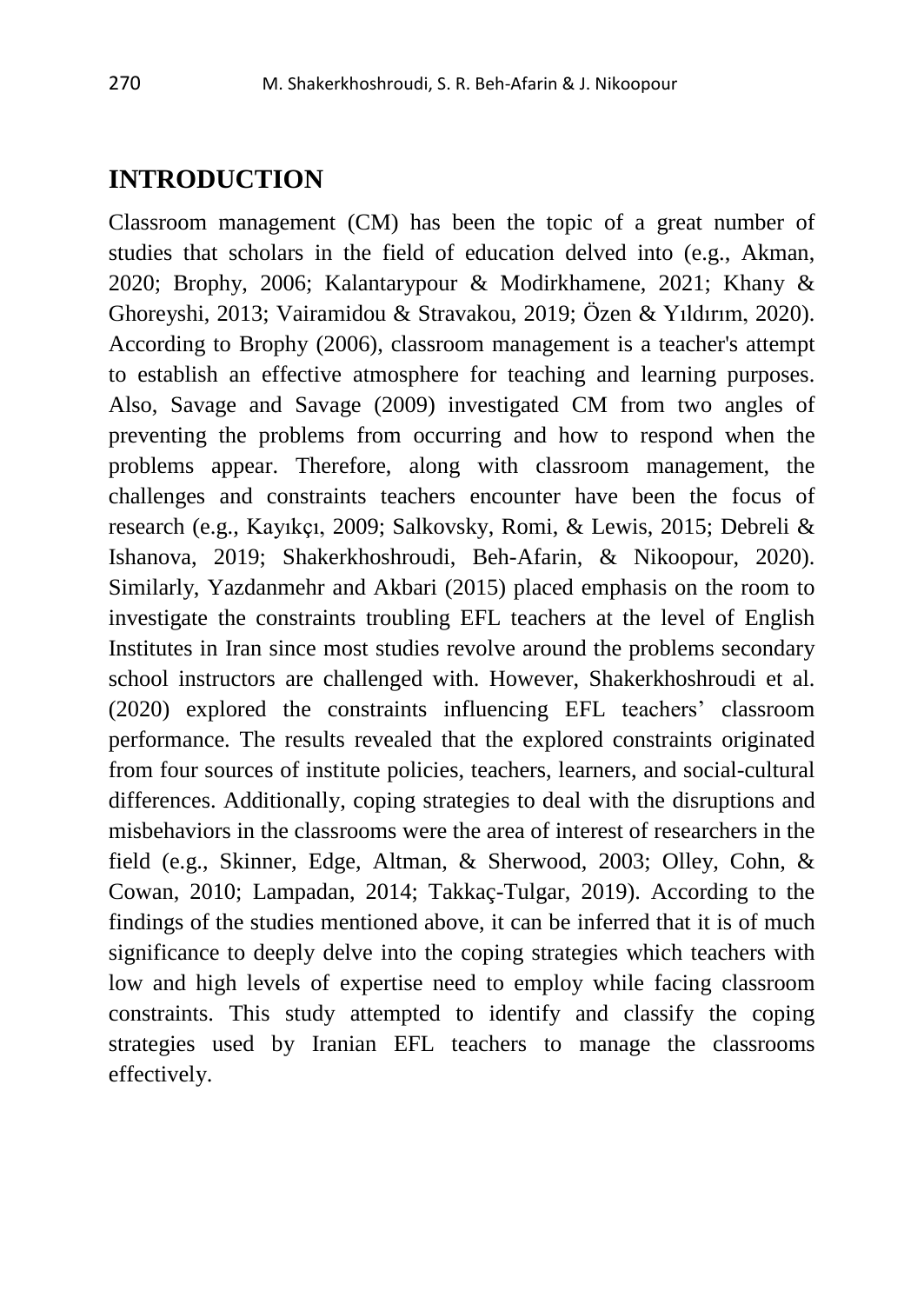#### **LITERATURE REVIEW**

Coping is how individuals deal with problems in life cognitively, effectively, and behaviorally (Lazarus & Folkman, 1984). Identifying responsible behavior and raising misbehaving students' awareness of their wrong conduct and their impact, accordingly, on other classmates could be helpful and make them more committed to schoolwork (e.g., Lewis, Romi, Qui, & Katz, 2005; Lewis & Burman, 2008). Lewis (2001) contended that in order to make undisciplined students more accountable, it is best to engage them further in decision-making and notify them of the consequences of their destructive behaviors on other classmates.

Skinner et al. (2003) mentioned five coping strategies: problemsolving, support seeking, avoidance, distraction, and positive cognitive restructuring to cope with the stressors in the classroom. In addition, Lewis, Roache, and Romi (2011) specified three more coping styles: social problem solving, passive-avoidant, and relaxation. Kyriacou (2009) stated that palliative techniques do not lessen the effect of stress. In contrast, directaction aims at the sources. In addition, another study done by Dick and Wagner (2001) revealed that teachers following avoidance techniques suffered more from burnout than those making the most of adaptive coping strategies. By comparison, Tran (2015) discovered that teachers using avoiding techniques ended up aggression and employing punishment facing disruptive conduct opposing those who utilize social problem solving and relaxation strategies.

Olley et al. (2010) mentioned that the most systematic way to control school misbehavior is to suspend or detain them. However, Crowe (2010) suggested some strategies to cope with challenging students, such as coming to know about students through their former teachers to know their triggers. Teachers can help students more when they know their learners' learning styles. Besides, teachers can find positive qualities of students through collecting some personal information from the students themselves. Involving students by designing engaging lessons was the advice Tomlinson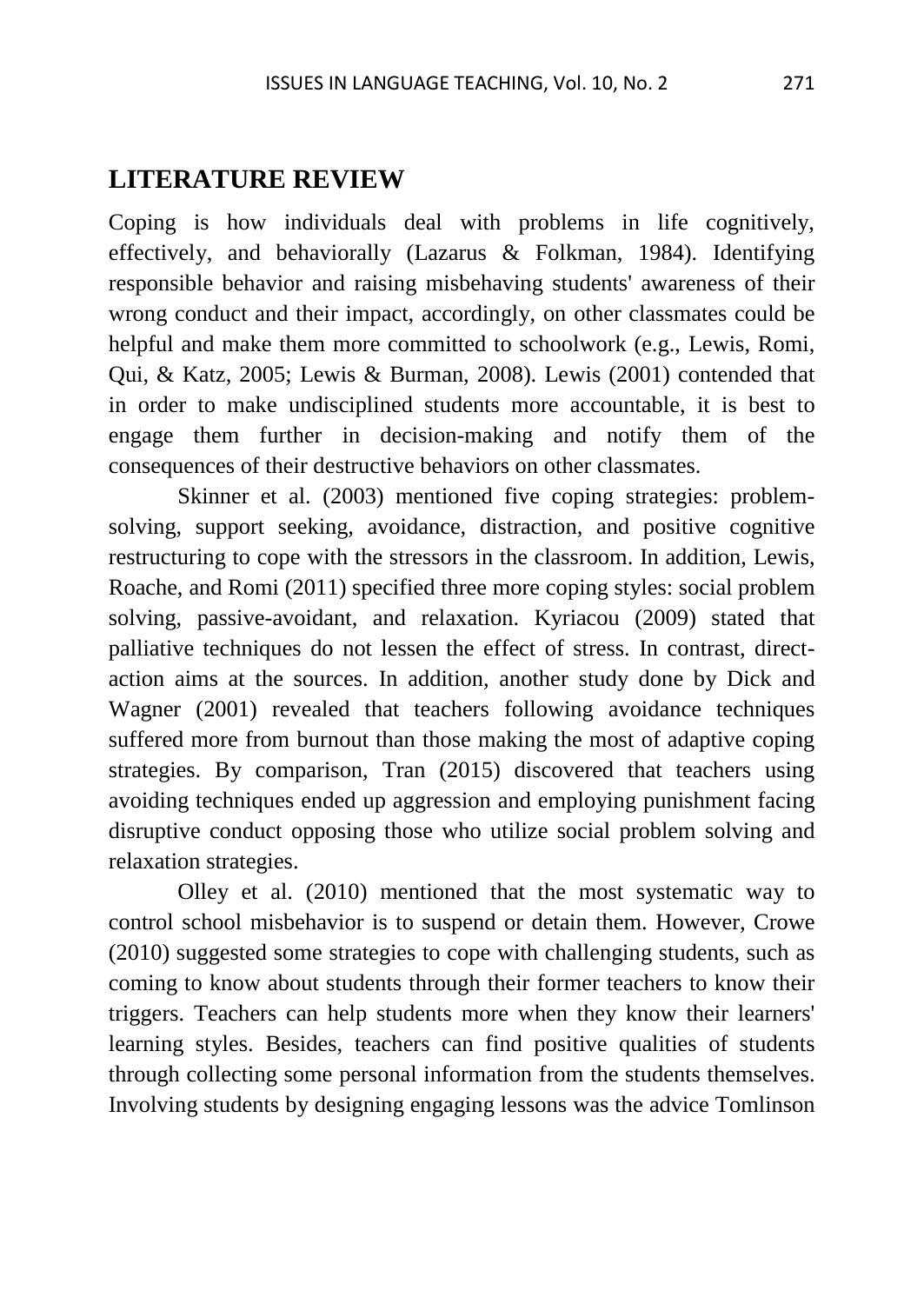(2012) gave to teachers and finding the students' negative behaviors and respecting them. In addition, the need for love and belonging for students with weak social skills from their teachers was emphasized. In addition, Schussler (2009) emphasized engaging students academically and providing them choices that improve their conduct in the class. Arranging the curriculum to prompt pupils to behave is not acceptable. Instead, teachers should control their classroom behavior so that students see their success.

Moreover, teachers ought to plan their lessons carefully and respect their students and attempt to find their redeeming features and find the roots of misbehavior. Also, they are required to meet students' needs for love and belonging, especially those with poor social skills who are thirsty for their teachers' attention. One way to involve students academically is how teachers manage their classes, which provides the students the learning opportunity, ending in their behavioral improvement. The classes should not be organized to prompt appropriate behavior but to trigger students to see their success personally. These strategies should heighten the students' spirits and prevent them from frustration but promote teaching and learning (Shawer, 2010; Tomlinson, 2012).

By the same token, Guercio (2011) contended that teachers ought to initiate their school year by building relationships with pupils and recognizing students' needs. To Partin (2009), teachers with a proactive approach to instruction encounter less misbehavior in the classrooms. To that end, teachers can get to know their pupils before the start of the school by seeking help from former teachers or students' families and finding triggers before negative behavior's happening, which might be of great help to safeguard future troubles. Also, a teacher can come to know about the specific details of students' daily lives and discover some of the positive qualities of all the students (Crowe, 2010).

According to Skaalvik and Skaalvik (2009), teachers who use active coping strategies get help socially and emotionally, face challenges positively, work with parents, or change their methodologies. Besides, inexperienced teachers use both direct and indirect coping strategies at the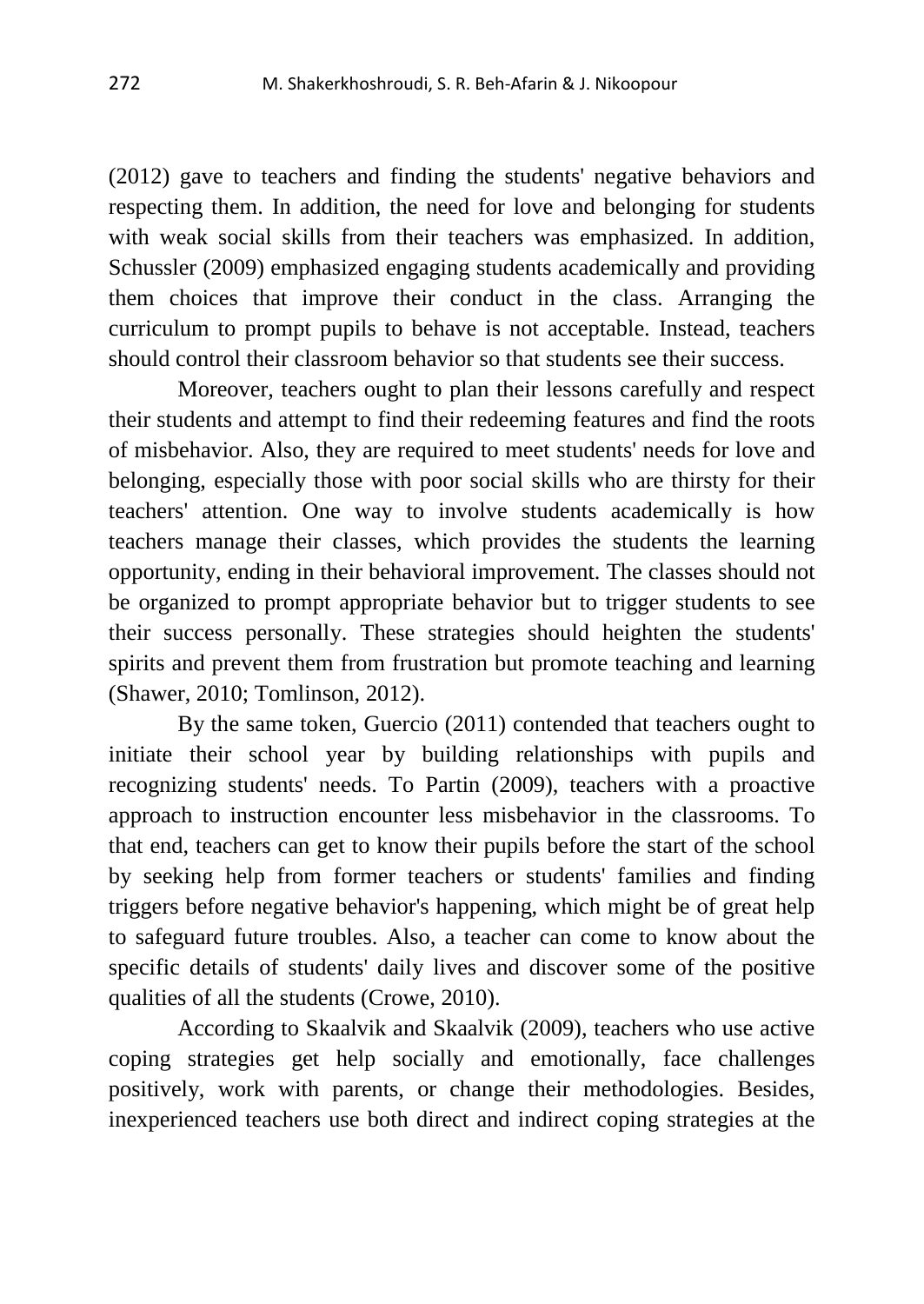onset of their teaching career. They do their utmost to depersonalize, keep healthy, accept, and self-talk (Sharplin, O'Neill, & Chapman, 2011). Further, the inexperienced teacher might be overwhelmed with numerous decisions, and they are supposed to have the satisficing capabilities. They might not resolve the vague problems and make appropriate decisions, but they can find short-lived solutions to the difficulties (Le Maistre & Pare, 2010). Another helpful factor that assists teachers to survive and thrive despite all the challenges is their resilience (Mansfield, Beltman, Broadley, & Weatherby-Fell, 2016). Howard and Johnston (2004) defined resilience as the teachers' ability to manage what happens to them.

Besides, Akbari and Eghtesadi (2017) investigated Iranian EFL teachers' coping strategies to keep from burnout. They found that these teachers are more friendly with their students, share their obstacles with their co-workers and principals, and work on their CM strategies. They also reflect on their work, learn continuously, follow moral ethics, and use a traditional teaching style. Furthermore, Kalantarypour and Modirkhamene (2021) studied whether EFL teachers' coping styles and how they manage their classes could lead to their students' better achievement. They found that teachers did not turn to coping techniques to scaffold troubles in the ranks; however, they relied on their management skills.

#### **PURPOSE OF THE STUDY**

Detailed analysis of the studies on coping strategies for effective classrooms reveals that this area needs further exploration. More specifically, the types of strategies employed by the EFL teachers with high and low levels of expertise have been neither explored qualitatively nor compared quantitively. As the study's findings both theoretically and pedagogically contribute to the field, it is of much significance to investigate how EFL teachers deal with classroom management constraints and whether or not the developed model for coping strategies has acceptable psychometric values. To be more specific, the study focused on coping strategies used by EFL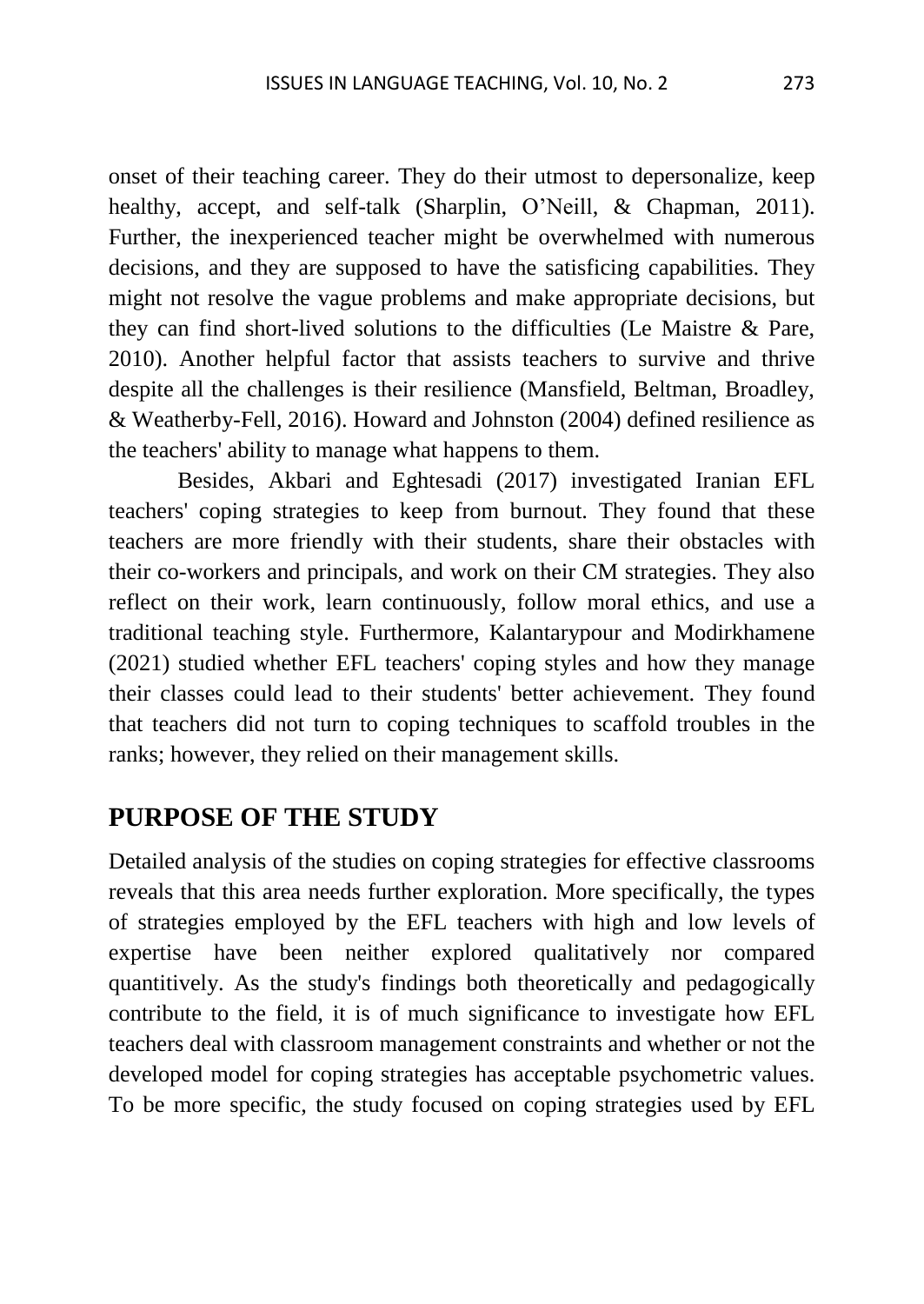teachers with high versus low levels of expertise to deal with classroom management constraints. Also, the researchers attempted to investigate the psychometrics of the constructed coping strategies questionnaire used for the purpose of study.

### **METHOD**

### **Participants**

Two groups of participants were involved in the qualitative and quantitative phases of the study. Teachers for the qualitative phase were selected from one branch of Milad Language Institute in Tehran through purposive sampling. After obtaining the written consent and assigning pseudonyms to teachers, the researchers started interviewing the teachers, and when the  $22<sup>nd</sup>$ teacher was interviewed, the data saturation criterion was met. The second group included 100 EFL teachers (high/low levels of expertise) employed at Milad Language Institute who were chosen for the piloting phase through convenience sampling. Moreover, the participants were assured of the confidentiality of their data, and the research purpose was explained to them as well.

## **Instrumentation**

Semi-structured interviews containing open-ended questions were conducted to firstly understand the phenomenon of coping strategies from participants' own perspectives about the coping strategies they use while encountering constraints in their classes. More specifically, the researchers studied the literature on EFL teachers' coping strategies in the face of constraints. The researchers constructed some questions that elaborated on how EFL teachers deal with disruptions in the classroom. Then, the questions were worded accurately, refined, and peer-checked to be understandable and clear by two other applied linguists, experts in a qualitative research study.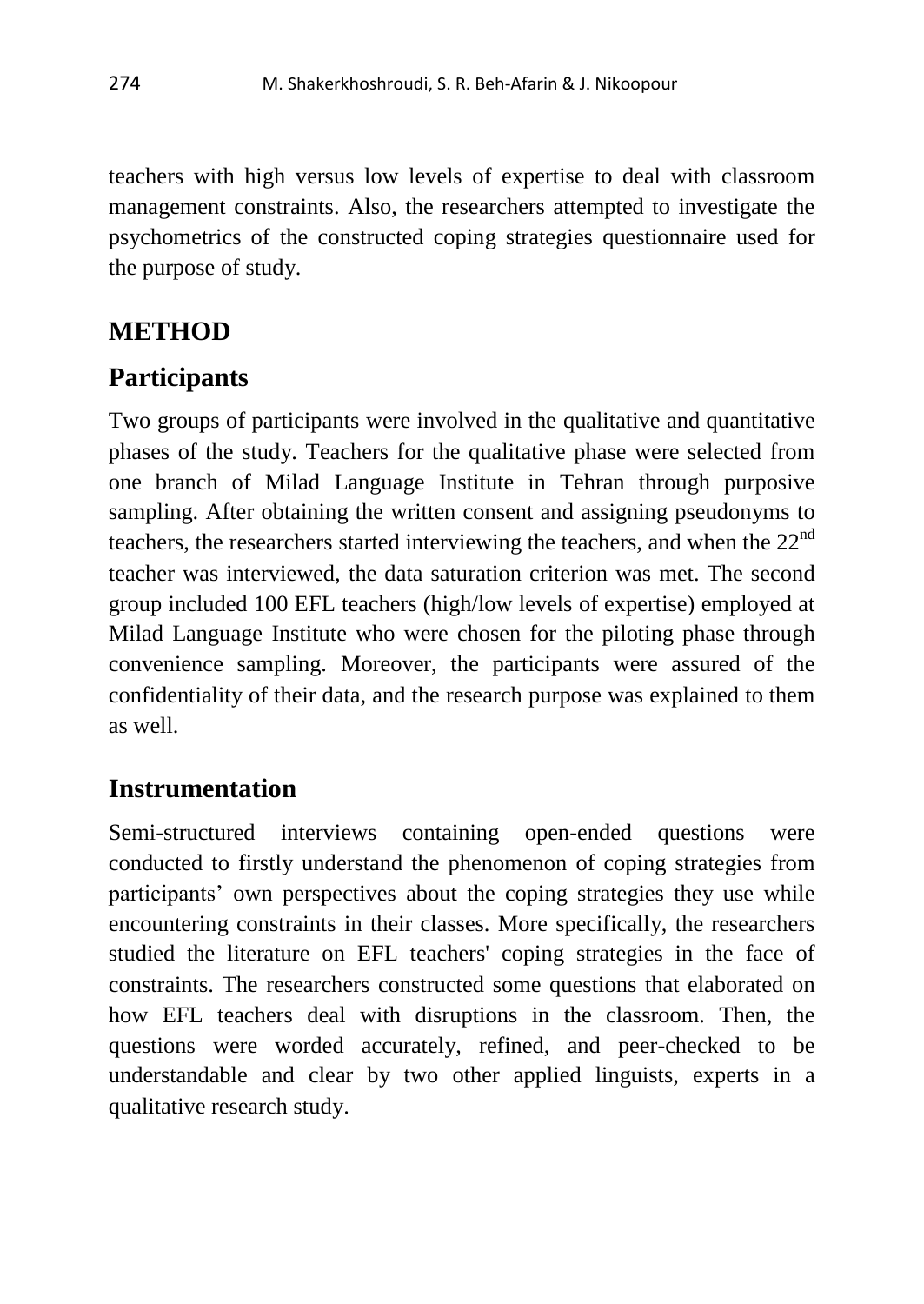### **Data Collection Procedure**

The researchers selected a group of EFL teachers as the informants. The researchers studied the literature on EFL teachers' coping strategies in the face of constraints. The researchers constructed some questions that elaborated on how EFL teachers deal with disruptions in the classroom. Then, the questions were worded accurately, refined, and peer-checked to be comprehensible and clear by two other applied linguists, experts in a qualitative research study. Next, the researchers selected informants to interview in person at their workplaces. After finishing each audio-taped interview, the researchers transcribed them verbatim and analyzed their content. The interviewing was stopped when no further code was elicited. All the interviews were in the form of a word document and labeled as interviews for EFL teachers' coping strategies.

In addition, the quantitative phase was undertaken in different stages. In stage one, the developed questionnaire was validated through administering the questionnaire to the participants recruited for the validation phase. The data collected from 100 participants were submitted to factor analysis, and the reliability of the questionnaires was estimated. In stage 2, the validated questionnaire was administered to 100 participants through either electronic mails or face-to-face meetings with the participants at the language institutes in which they were employed. The participants were coded as either teachers with low or high levels of expertise using a nominal scale (one as teachers with low expertise level, two as teachers with high expertise level). The two groups' scores on all items of each questionnaire and the sum of the items of each factor were estimated and analyzed through running appropriate descriptive and inferential statistics.

### **Data Analysis**

In the qualitative part, all the interviews were recorded; however, the interviewees were aware of the recordings. Then, all the audio records were transcribed with the help of two colleagues. Along with the interview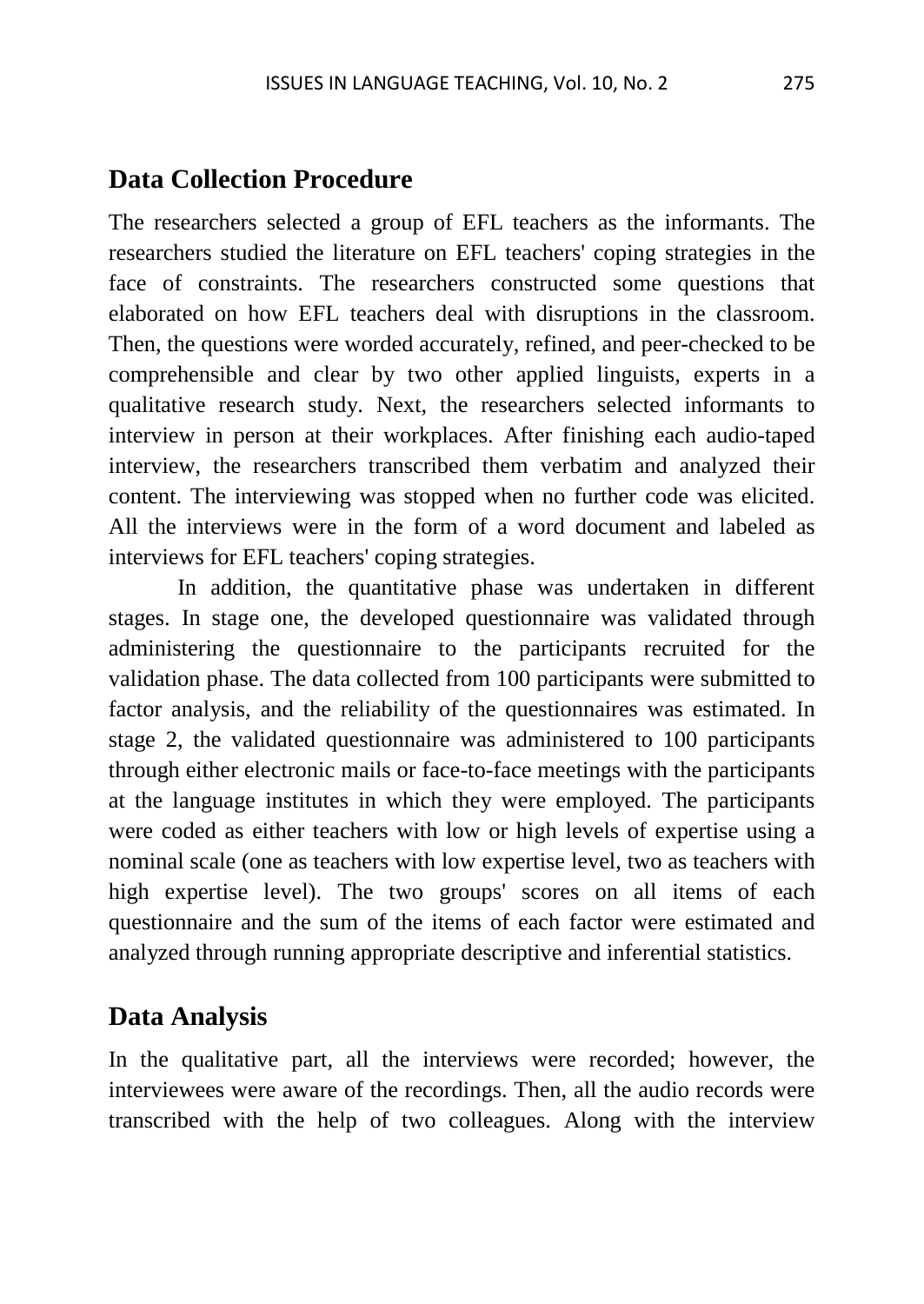transcript, the researchers used field notes to keep the collected data. Then, the data were checked and fractured to identify and collect similar phenomena into the same group (Creswell, 2012). As a result, more themes were developed, and the researchers continued the coding process to find the exceptions that did not match the analysis. After that, the redundant codes were eliminated, and the codes were clustered into themes.

In addition, the quantitative data were submitted to exploratory factor analysis, namely principal axis factoring (PAF) with direct Oblimin Rotation. Before conducting PAF, the suitability of data for factor analysis was examined. That is, first, the researchers checked the normality with skewness and kurtosis measures of the items. Also, to check the suitability of the data for factor analysis, the researchers ran a KMO test. Moreover, the collected data from teachers with low or high levels of expertise were submitted to descriptive statistics (mean, SD, and Frequencies) and inferential statistics (Levene's test for estimating the equality of variances and one-sample t-test for comparing the groups' means).

### **RESULTS**

### **Research Question 1**

The extracted coping strategies were coded and fell into two sub-constructs: problem-focused strategies and emotion-focused strategies. Each type of coping strategy is explained and exemplified by direct quotations from the interviewees in the following sections:

#### *Problem-focused coping strategies*

The subthemes of problem-focused coping strategies are presented in Table 1.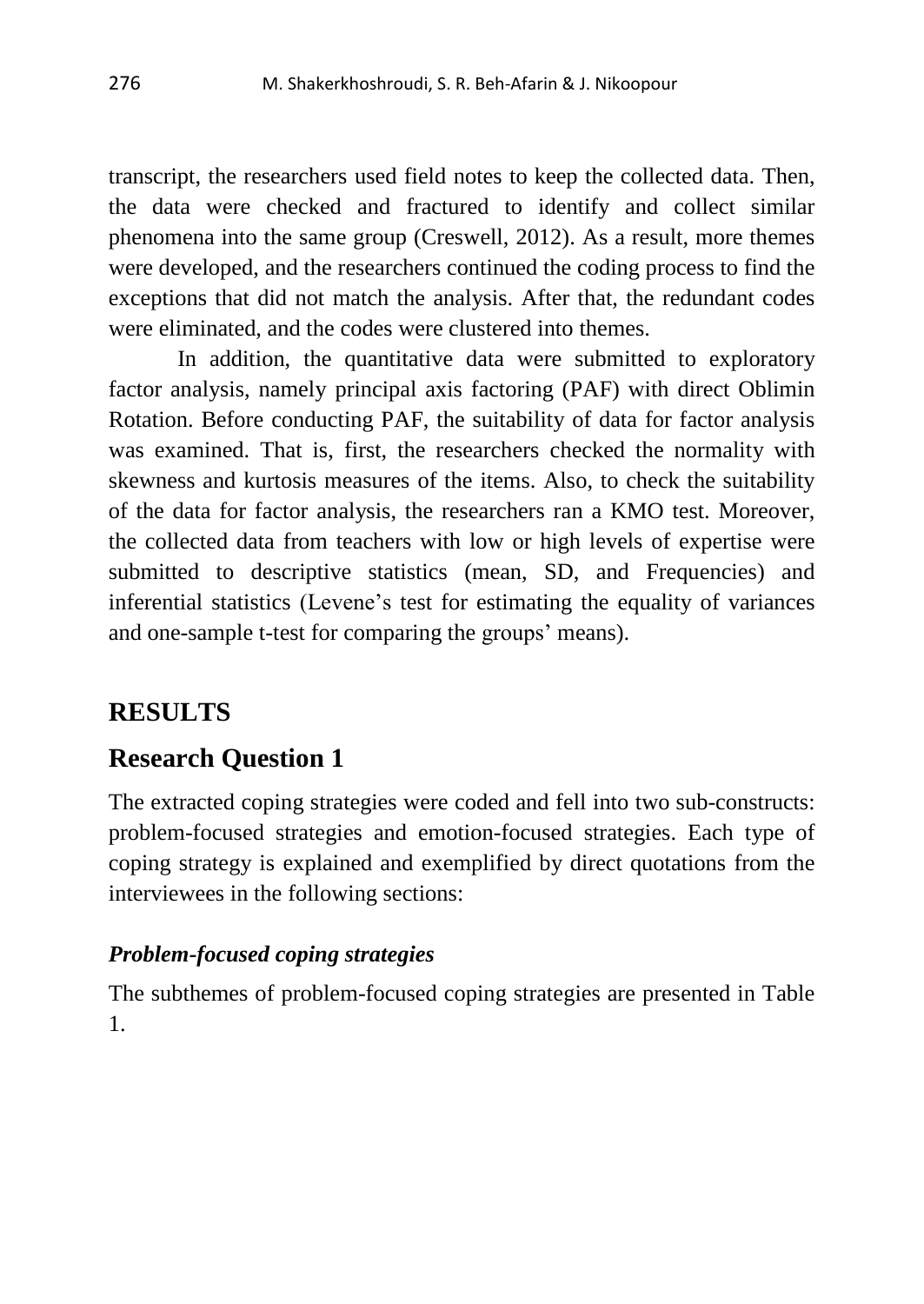| Subtheme |                                                                         | N  | Percent |
|----------|-------------------------------------------------------------------------|----|---------|
| 1.       | Attempting to solve the problem                                         | 17 | 77.2%   |
| 2.       | Putting more effort into my work                                        | 15 | 68.1%   |
| 3.       | Improving my relationship with students, colleagues, and administrators | 14 | 63.6%   |
| 4.       | Finding a way to make the noisy students silent                         | 14 | 63.6%   |
| 5.       | Joining teacher-parent-school meetings.                                 | 13 | 59.09%  |
| 6.       | Involving language learners in and out of the institute for their class | 13 | 59.09%  |
|          | activities                                                              |    |         |
| 7.       | Learning to get adapted to school policies                              | 15 | 68.1%   |
| 8.       | Trying to have more sense of humor                                      | 14 | 63.6%   |
| 9.       | Trying to be punctual                                                   | 13 | 59.09%  |
| 10.      | Sharing my policies with the students in the first session              | 12 | 54.5%   |
| 11.      | Highlighting the value of the learners' punctuality and order           | 12 | 54.5%   |
| 12.      | Moving in the classroom and avoiding being monotonous                   | 10 | 45.4%   |
| 13.      | Consciously blocking out the problem (ignoring)                         | 9  | 40.09%  |
|          | 14. Not letting others know some of my CM problems                      | 9  | 40.09%  |
|          | 15. Avoiding challenging topics in my classes                           | 10 | 45.4%   |
|          | 16. Skipping the unnecessary materials                                  |    | 50%     |
|          |                                                                         |    |         |

**Table 1:** Problem-focused coping strategy

The first extracted coping strategy reported by almost all teachers was their attempts to solve the problems in the classroom  $(n=17, F=77.2\%)$ . For instance, T1 stated, "Two of my students were not in speaking terms, and this affected our pair work and group work tasks. So, with the help of their friends, we reconciled them." The second subtheme was to put more effort into their work  $(n=15, F = 68.1\%)$ . Below, one of the teachers stated, "to motivate unwilling students, I prepared several clips and short videos to play inside the class and involved them." (T2)

The next extracted coping strategy as reported by 16 interviewees (80%) was thematically coded as "Improving my relationship with students, colleagues, and administrators." This is in line with T3, who mentioned, "I noticed some of my colleagues were close to their students and co-workers, so I tried to learn from them and follow their leads. Besides, from then on, I shared my CM challenges with trustable colleagues, and it really worked." The fourth subtheme was to make noisy students silent  $(n=14, F=63.6\%)$ . As an example, T5 quoted "some of my students were noisy and almost out of control, and nothing was working for them. Therefore, I asked for their parents, and with their assistance, I could control their noise."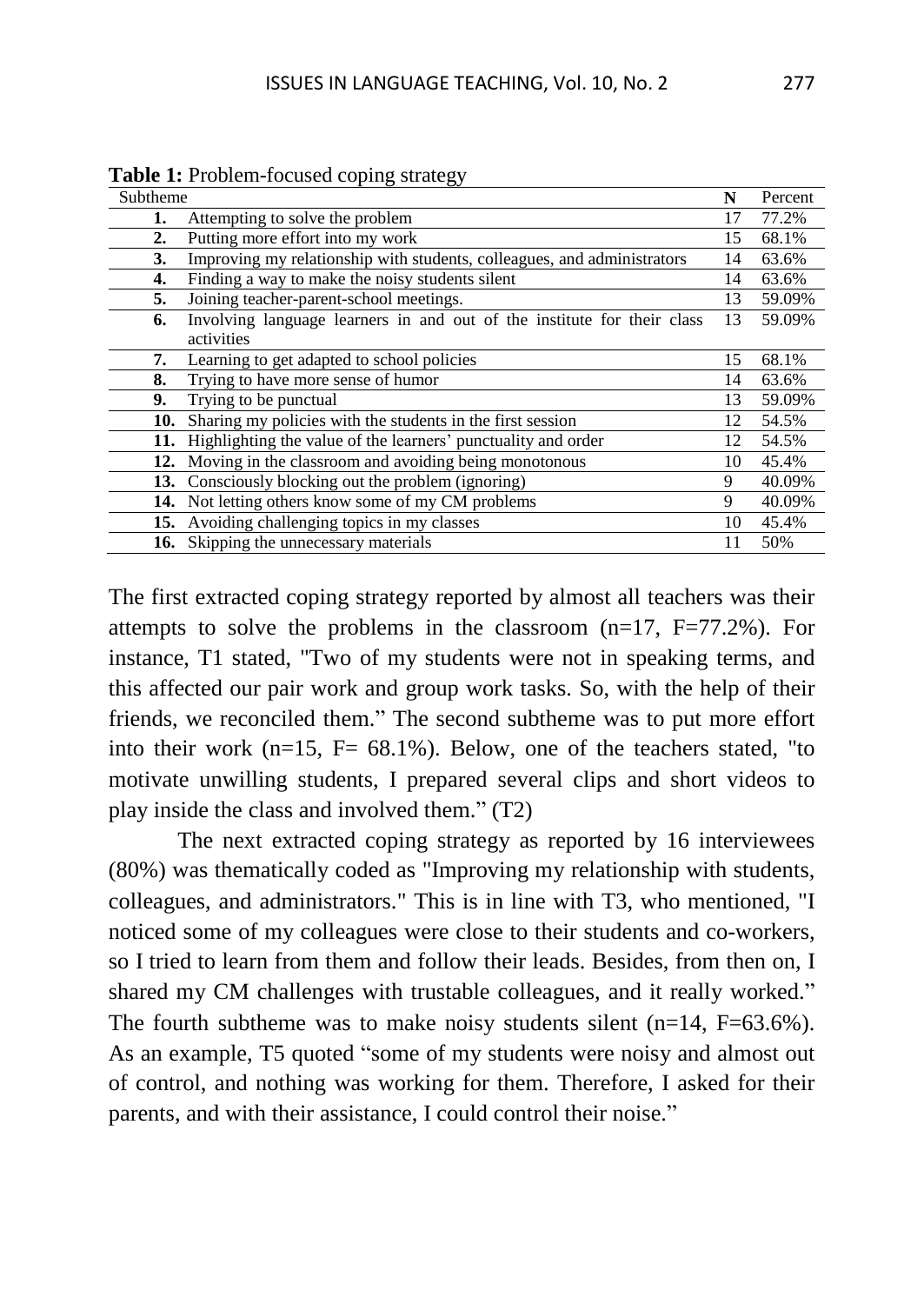"Joining teacher-parent-school meetings" was another extracted subtheme (n=13, F=59.09%). For example, T6 mentioned, "I always cherish parent-teacher, teacher-school meetings, since I believe I learn a lot from these seminars. I sometimes get to know more about my students and their family backgrounds. Also, I benefit from my more experienced colleagues' tips and guidance. Another subtheme was to involve language learners more in and out of their class sessions (n=13, F=59.09%). One instance was stated by T8 "As I believe in task-based teaching, I always encourage my learners to write about their daily life and what they usually do during the day. This will engage them more in their lessons and motivate them to study more." One more subtheme was adapted to school policies (n=15, F=68.1%). T7, for instance, exemplified that "After years of teaching, I have learned that the best thing is to adapt to institute policies and respect them unless I understand that they don't know their jobs. Otherwise, it is best to abide by the rules and not to challenge them."

Moreover, having a sense of humor was another interesting subtheme  $(n=14, F=63.6\%)$ . T9 stated, "Once I accepted a class and came to know that students were not interested in learning at all. In the first session, I broke the ice and started teaching by making jokes and spicing up the spirit of the class. Surprisingly learners were so happy and were competing with one another to attend the class activities". punctuality was another subtheme extracted from interviews (n=13, F=59.09). For instance, T10 mentioned, "to teach my learners to be punctual and not to be late for the classes, I decided to be on time and even sometimes in time so that I could form this habit in my students." The tenth extracted subtheme was for the teachers to share their policies with students in the first session (n=12, F=54.5%). One teacher stated, "Speaking from experience, I usually share my thoughts with my students in the very first session. Straightforwardly, I inform them of all my expectations and concerns. Therefore, no excuses will be accepted later." (T12)

The next subtheme extracted was highlighting the value of the learners' punctuality and order (n=12, F=54.5%). For instance, T13 pointed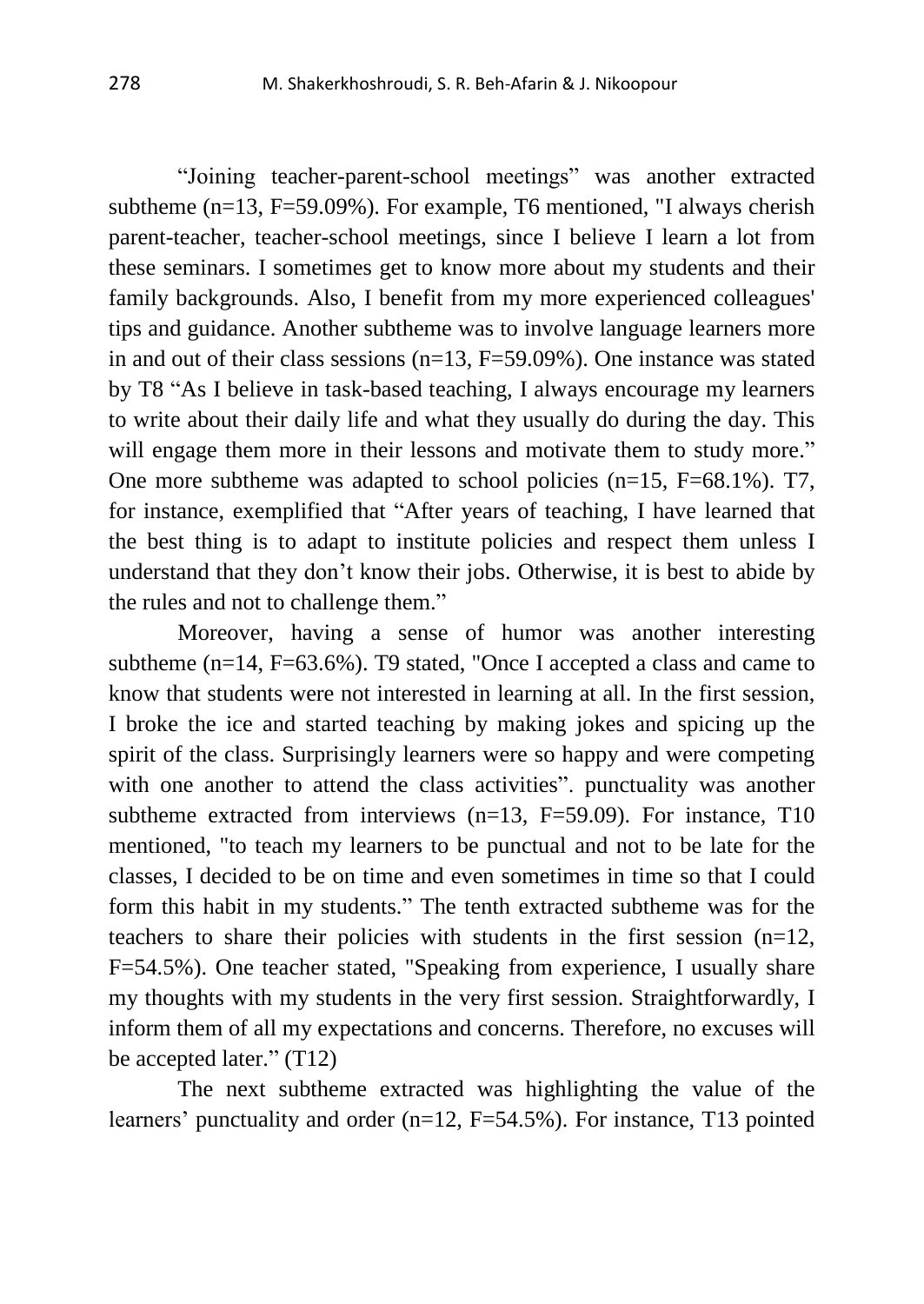out, "in order to encourage other students to be more punctual and organized, I praised all the organized students and even sometimes used to buy them gifts. Besides, I tried to make them role models and even encourage them to assist disorganized students." The twelfth subtheme was to move in the classroom and avoid being monotonous. T14 quoted, "I always try to change the seat arrangements in the classes so that students could see each other and also, I could move around and energize them. Besides, I can monitor their work easier." Some teachers attempt to ignore some inconveniences in their classes. This was another subtheme, and T16 stated, "in one of my classes, students were so rude. All former teachers were complaining about them, and I had to accept it as well. It was so difficult to manage them, so I ignored them. As a result, it bothered me a lot. I used to self-blame and always prayed for help. Finally, I had to leave that institute."

The next subtheme was teachers' hiding their CM problems rather than sharing them with others. For instance, T17 mentioned, "I was always behind my syllabus and also didn't know how to heat up discussions in the classroom to encourage my students to participate more. However, I am used to bottling up all these problems and not sharing them with others." The next extracted subtheme was to avoid challenging topics in the classes. For instance, T18 quoted, "I noticed topics such as political issues or others create chaos in my classes. Therefore, I decided not to raise them in my classes and explained to my students the reasons why I prohibited them from being discussed." The sixteenth subtheme extracted from interviews was to skip unnecessary classroom materials. Another example was mentioned by T19 "After years of teaching, I have enough experience to manage to finish my lessons according to the syllabus. If I think I am short of time, I skip unnecessary parts and stick to the important ones."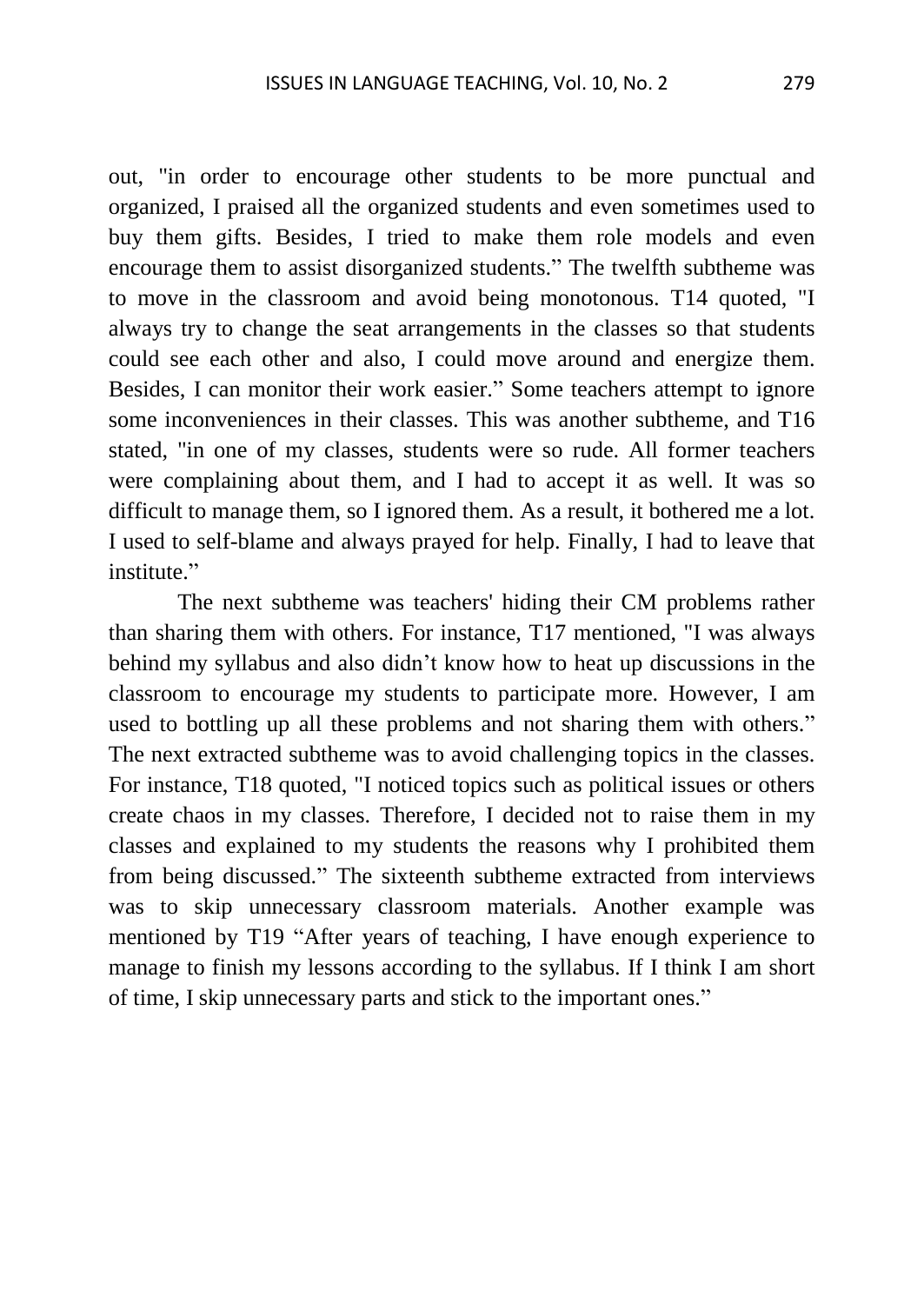#### *Emotion-focused coping strategies*

The subthemes of emotion-focused coping strategies are presented in Table 2.

| Table 2: Emotion-focused coping strategies |  |  |  |  |  |
|--------------------------------------------|--|--|--|--|--|
|--------------------------------------------|--|--|--|--|--|

| <b>Subtheme</b>                                                 |    | <b>Frequency</b> |
|-----------------------------------------------------------------|----|------------------|
| 17. Talking to the administrators and giving each other support | 14 | 63.6%            |
| <b>18.</b> Seeking guidance from the others                     | 14 | 63.6%            |
| 19. Asking a professional for help                              |    | 54.5%            |
| 20. Focusing on the positive aspects of my job and profession   | 15 | 68.1%            |
| 21. Making time for leisure activities                          | 13 | 59.09%           |
| 22. Playing sports                                              |    | 50%              |
| 23. Praying for help and do some yoga or meditation             |    | 50%              |

The first extracted subtheme reported by some teachers was coded as talking to the administrators (n=14, F=63.6%). For instance, T19 stated, "once, I felt that some parents or others from out of the class were interfering with my work inside the class. Therefore, I took the case to the supervisor, and they assisted me in resolving that issue." The next coded subtheme was seeking guidance from the others. Some teachers emphasized that they reach out to their more experienced colleagues for help in case (n=14, F=63.6%). One teacher mentioned, "when I feel desperate and do not know what to do, I usually turn to a more experienced teacher who is also a friend and seek his tips and guidance, and often it works." The third coded subtheme was asking a professional for help ( $n=12$ ,  $F=54.5\%$ ). One of the teachers stated," once I had trouble teaching one task of listening to my students and the support from the colleagues wasn't useful. I reached out to a TEFL expert for help, and he introduced some good articles and books and provided some very useful hints." (T21)

The fourth extracted subtheme was to focus on the positive aspects of the job and profession ( $n=15$ ,  $F=68.1\%$ ). T22 exemplified the subtheme, "when I compare my job with those of others and the appreciation they get in the society, I feel down and sometimes think of quitting my profession. However, in the end, when I see the differences and the social status of my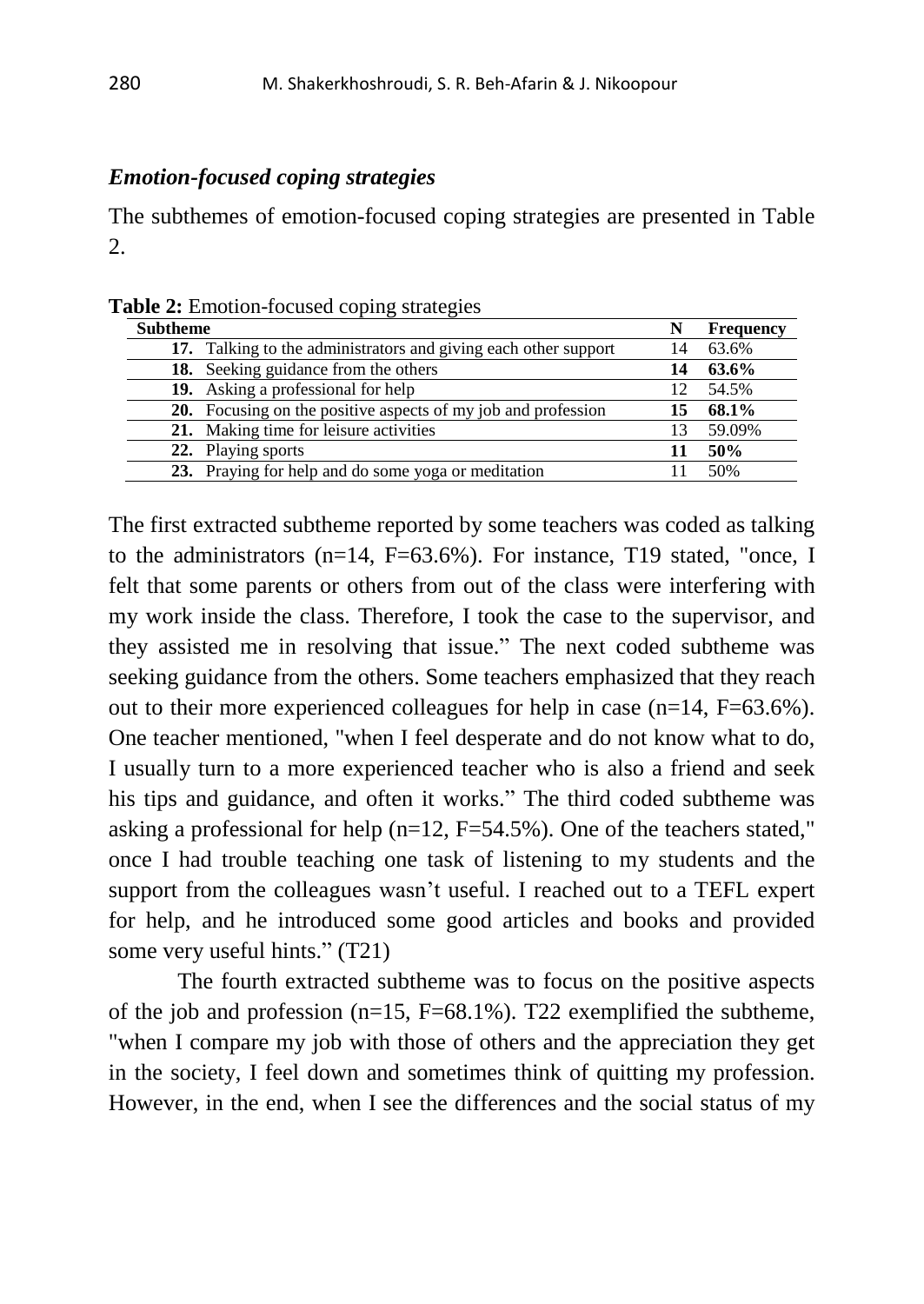job, it helps me to forget its shortcomings for a while." Another subtheme extracted was coded as making time for leisure activities (n=13, F=59.09%). One of the participants argued "last year I felt like I was getting depressed. Therefore, I stopped teaching shortly and started a new hobby. I enrolled in calligraphy classes and joined some groups who used to take short trips. These activities helped me to be back on track. This time even my performance was much better." (T23)

The sixth subtheme was to play sports  $(n=11, F=50\%)$ . T24 exemplified the subtheme, "after teaching for long hours continuously; I noticed I have pains all over my body. Therefore, I decided to join a gym three times a week. Not only did it help me to be in a better shape, but it energized me as well." The seventh extracted theme was to pray for help and do some yoga or meditation  $(n=11, F=50\%)$ . For example, one teacher stated, "once I was so exhausted and didn't know what to do. Therefore, I started praying for help. The least it could do was to relax me. Also, I attended some meditation classes and started doing yoga which was of great help." (T25)

#### **Research Question 2**

#### *Validation of EFL Teachers' Coping Strategies Questionnaire*

After perusing the literature on CM and coping strategies, the researchers explored 23 coping strategies on a 5-point Likert scale which were entered into SPSS software. Besides, the researchers examined the suitability of data for factor analysis and the normality of the data (through skewness and kurtosis measures of the items) before conducting PAF. Also, items' statistics ranged between -2 and +2 (Tabachnick & Fidell, 2013).

Then, to estimate the sampling adequacy for the analysis, the researchers applied the Kaiser-Meyer-Olkin measure (Table 3). The data showed that KMO was 0.82, more than the minimum value of 0.6 suggested by Tabachnick et al. (2013). Finally, to check the correlation between items,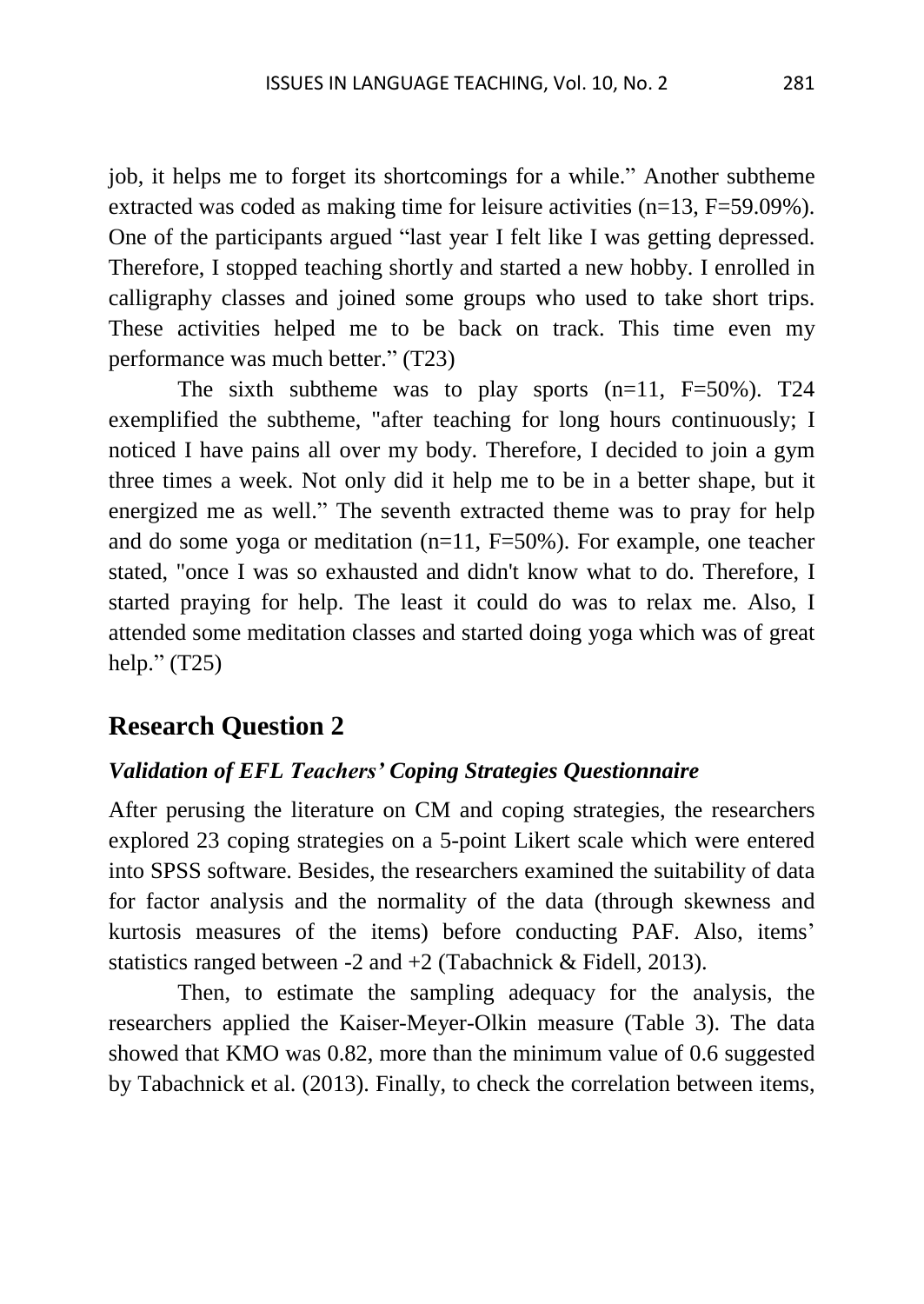the researchers calculated Bartlett's test of sphericity, and it was found that the items were correlated largely enough to perform PAF.

| <b>TWOTE OF TERROR DURITION</b> 5 ROL TOT SMILDING, MAVGUMO, |      |    |  |                    |                                                  |        |  |  |  |
|--------------------------------------------------------------|------|----|--|--------------------|--------------------------------------------------|--------|--|--|--|
|                                                              |      |    |  |                    |                                                  |        |  |  |  |
| Bartlett's                                                   | Test | ΩŤ |  | Approx. Chi-Square |                                                  | 3.0053 |  |  |  |
| Sphericity                                                   |      |    |  |                    |                                                  |        |  |  |  |
|                                                              |      |    |  |                    |                                                  | .000   |  |  |  |
|                                                              |      |    |  |                    | Kaiser-Meyer-Olkin Measure of Sampling Adequacy. |        |  |  |  |

Table 3: KMO and Bartlett's test for sampling adequacy

After running PAF, an initial 2-factor solution emerged with eigenvalues exceeding 1, explaining 57% and 24 % of the Variance, respectively. Also, the results of Parallel Analysis showed only two factors with eigenvalues exceeding the corresponding criterion values for a randomly generated data matrix of the same size (23 variables  $\times$  100 respondents) (Pallant, 2016). The 2-factor solution explained a total of 81.79 % of the Variance.

| Component                                                                                     |         | Initial Eigenvalues |            |        | <b>Extraction Sums of Squared</b><br>Loadings |               | Rotation<br>Sums of<br>Squared |
|-----------------------------------------------------------------------------------------------|---------|---------------------|------------|--------|-----------------------------------------------|---------------|--------------------------------|
|                                                                                               |         |                     |            |        |                                               | Loadings      |                                |
|                                                                                               | Total   | $%$ of              | Cumulative | Total  | $%$ of                                        | Cumulative    | Total                          |
|                                                                                               |         | Variance            | $\%$       |        | Variance                                      | $\frac{0}{0}$ |                                |
|                                                                                               | 13.117  | 57.032              | 57.032     | 13.117 | 57.032                                        | 57.032        | 13.116                         |
| 2                                                                                             | 5.696   | 24.764              | 81.796     | 5.696  | 24.764                                        | 81.796        | 5.701                          |
| 3                                                                                             | .890    | 3.870               | 85.666     |        |                                               |               |                                |
| ٠                                                                                             | $\cdot$ | ٠                   | ٠          |        |                                               |               |                                |
| 23                                                                                            | .000    | .001                | 100,000    |        |                                               |               |                                |
| Extraction Method: Principal Component Analysis.                                              |         |                     |            |        |                                               |               |                                |
| a. When components are correlated, sums of squared loadings cannot be added to obtain a total |         |                     |            |        |                                               |               |                                |
| variance.                                                                                     |         |                     |            |        |                                               |               |                                |

**Table 4:** Total variance explained

Oblimin rotation was performed to interpret these two factors. Besides, items with loadings of 0.4 and above are included. As shown in the pattern matrix below (Table 5), none of the 23 items was deleted, and all items had a loading factor above 0.4. Results are shown in Table 5.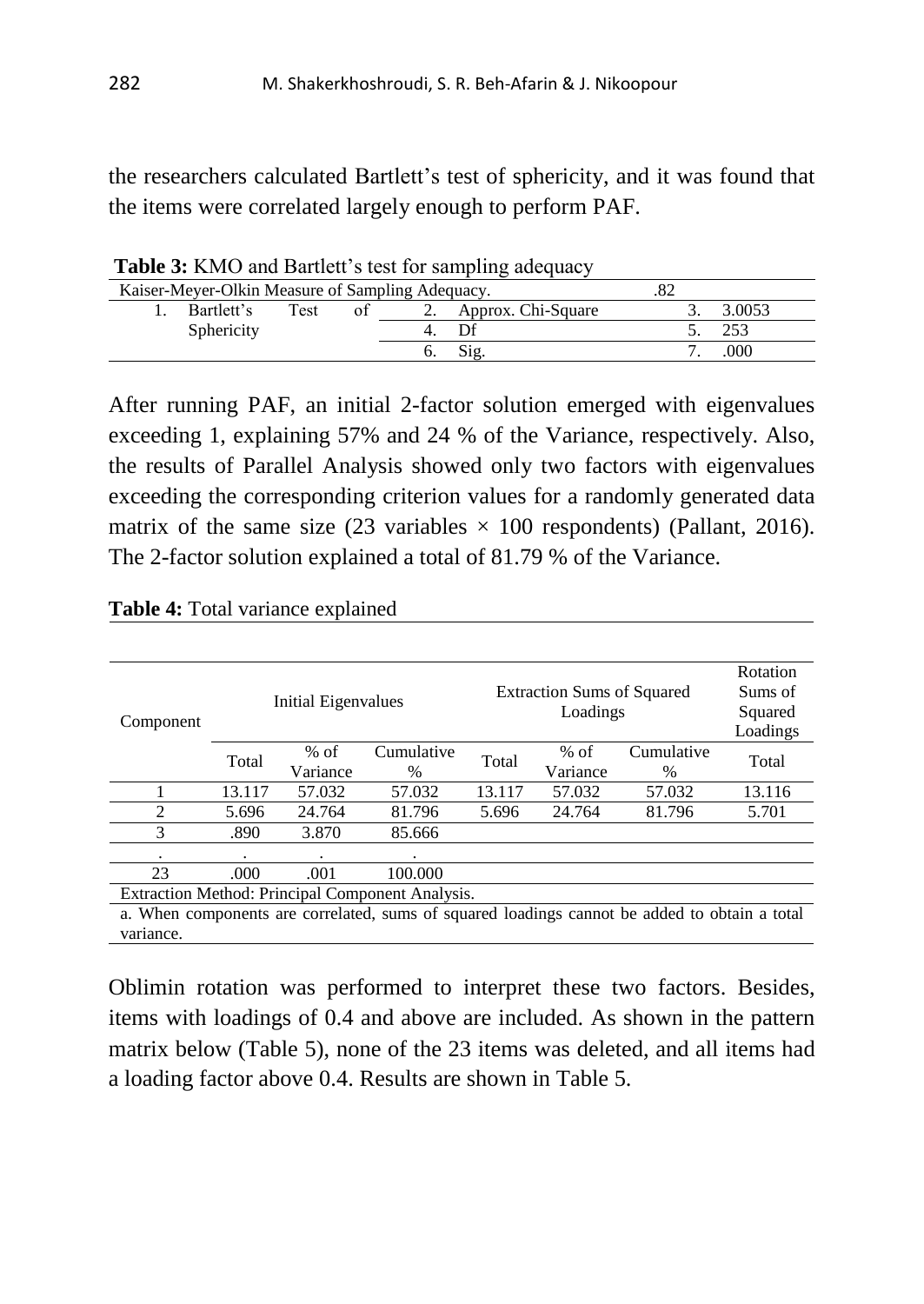#### **Table 5:** Pattern matrix for extracted copying strategies *Pattern Matrix*

|     |                                                                                       | Component |      |
|-----|---------------------------------------------------------------------------------------|-----------|------|
|     |                                                                                       |           |      |
| 1.  | Attempting to solve the problem                                                       | .962      |      |
| 2.  | Putting more effort into my work                                                      | .917      |      |
| 3.  | Improving my relationship with students, colleagues, and administrators               | .944      |      |
| 4.  | Finding a way to make the noisy students silent                                       | .979      |      |
| 5.  | Joining teacher-parent-school meetings.                                               | .911      |      |
| 6.  | Involving language learners in and out of the institute for their class<br>activities | .918      |      |
| 7.  | Learning to get adapted to school policies                                            | .901      |      |
| 8.  | Trying to have more sense of humor                                                    | .948      |      |
| 9.  | Trying to be punctual                                                                 | .941      |      |
| 10. | Sharing my policies with the students in the first session                            | .916      |      |
| 11. | Highlighting the value of the learners' punctuality and order                         | .834      |      |
| 12. | Moving in the classroom and avoiding being monotonous                                 | .848      |      |
| 13. | Consciously blocking out the problem (ignoring)                                       | .935      |      |
| 14. | Not letting others know some of my CM problems                                        | .909      |      |
| 15. | Avoiding challenging topics in my classes                                             | .676      |      |
| 16. | Skipping the unnecessary materials                                                    | .880      |      |
| 17. | Talking to the administrators and giving each other support                           |           | .805 |
| 18. | Seeking guidance from the others                                                      |           | .857 |
|     | 19. Asking a professional for help                                                    |           | .945 |
| 20. | Focusing on the positive aspects of my job and profession                             |           | .949 |
| 21. | Making time for leisure activities                                                    |           | .932 |
|     | 22. Playing sports                                                                    |           | .879 |
|     | 23. Praying for help and doing some yoga or meditation                                |           | .924 |

Extraction Method: Principal Component Analysis. Rotation Method: Oblimin with Kaiser Normalization. a. Rotation converged in 2 iterations.

The detailed analysis of Exploratory Factor Analysis revealed that the 23 items were reduced to two components: (a) problem-focused coping strategies (b) emotion-focused coping strategies. The overall internal consistency of the scale was estimated by Cronbach Alpha, which was found to be 0.92.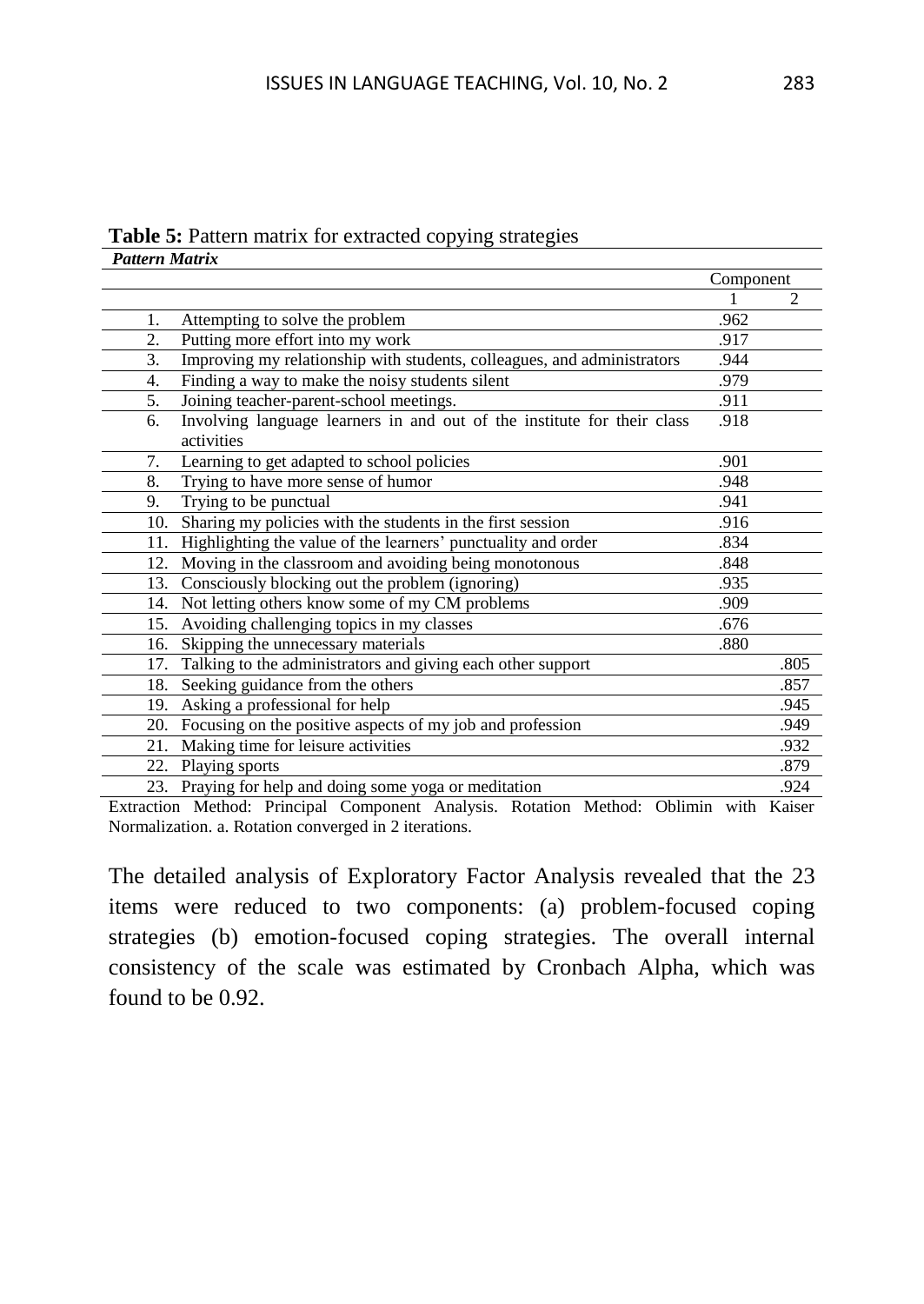#### *Problem-focused coping strategies*

As shown in Table 5 above, Factor 1 with loading items of 1, 2, 3, 4, 5, 6, 7, 8, 9, 10, 11, 12, 13, 14, 15, and 16 measured problems are coping strategies. The main coping strategies related to the problem in terms of the magnitude of loading factor are as follows: Mostly loading factors are above .80, and item four, which reads, "Finding a way to make the noisy students silent," obtained the highest loading factor of .979 and item 15 which reads," Avoiding challenging topics in my classes" obtained the lowest loading factor of .676.

#### *Emotion-focused coping strategies*

Factor 2 (with the loading items of 17, 18, 19, 20, 21, 22, and 23) measured the coping strategies related to emotions. The main coping strategies related to the emotions regarding the magnitude of loading factors are listed as .805, .857, .945, .932, .879, and .924, respectively.

### **Research Question 3**

The third research question aimed at comparing perceptions of teachers with low and high levels of expertise about the coping strategies they use to deal with classroom management constraints. In so doing, the two groups' mean scores on the two components of the coping scale and their components and the items comprising each component were submitted to separate independent sample t-test. As the two groups' scores on all items proved to be normally distributed and the variances of the two groups were equal, the researchers were safer to employ independent sample t-tests as a parametric test. Results are presented in the following Tables.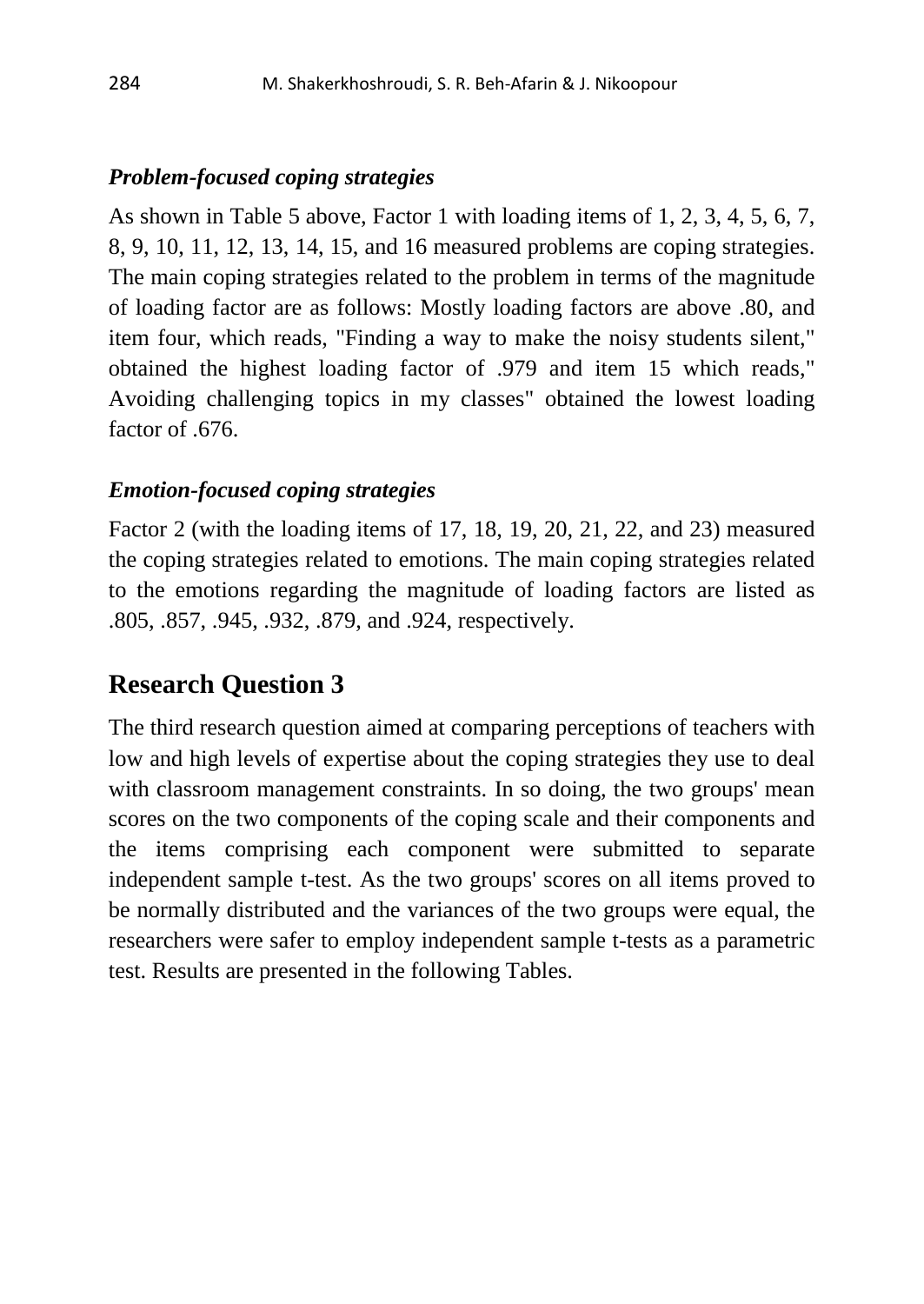|       | $  -$                                                                                                                                | Means  |        |              | Levene's test |       | t-test |                |
|-------|--------------------------------------------------------------------------------------------------------------------------------------|--------|--------|--------------|---------------|-------|--------|----------------|
|       |                                                                                                                                      | LE     | HE     | $\mathbf{F}$ | Sig.          | T     | Df     | $\overline{P}$ |
| 1.    | I attempt to solve the problems<br>which occur in my classes.                                                                        | 3.3200 | 4.2000 | .037         | .848          | 4.843 | 98     | .001           |
| 2.    | I work harder and put more<br>effort into my work when a<br>problem occurs.                                                          | 4.2000 | 3.3400 | .397         | .530          | 4.975 | 98     | .001           |
| 3.    | In the face of problems in my<br>classes, I<br>improve<br>my<br>with<br>relationship<br>students.<br>colleagues, and administrators. | 3.2600 | 4.2000 | .083         | .774          | 5.281 | 98     | .001           |
| 4.    | I try to find a way to make<br>noisy students quiet in the<br>class.                                                                 | 3.9778 | 2.8444 | .001         | .973          | 5.089 | 98     | .001           |
| 5.    | enjoy attending<br>$\mathbf I$<br>teacher-<br>parent-school meetings.                                                                | 3.24   | 4.2000 | .786         | .378          | 5.557 | 98     | .001           |
| 6.    | Teacher-parents'<br>correspondences<br>affect<br>my<br>classroom management.                                                         | 3.4000 | 4.2000 | .008         | .929          | 4.484 | 98     | .001           |
| 7.    | I try to learn to get adapted to<br>school policies.                                                                                 | 3.3000 | 4.2000 | .033         | .855          | 5.093 | 98     | .001           |
| 8.    | I try to have more sense of<br>humor in my classes.                                                                                  | 3.0800 | 4.1600 | 1.258        | .265          | 6.198 | 98     | .001           |
| 9.    | I try to be more punctual.                                                                                                           | 3.0200 | 4.1600 | .614         | .435          | 5.595 | 98     | .001           |
| 10. I | my policies<br>share<br>and<br>expectations with the students<br>in the first session.                                               | 3.2000 | 4.2400 | .000         | 1.000         | 5.787 | 98     | .001           |
|       | 11. I highlight the value of the<br>learners' punctuality and order<br>for the classroom.                                            | 3.0200 | 4.1600 | .005         | .943          | 6.321 | 98     | .001           |
|       | 12. I move in the classroom and<br>avoid being monotonous.                                                                           | 2.98   | 4.0800 | .055         | .815          | 5.656 | 98     | .001           |
| 13. I | consciously<br>ignore<br>the<br>problem.                                                                                             | 3.14   | 4.1800 | .260         | .611          | 5.706 | 98     | .001           |
|       | 14. I hide some of my classroom<br>management problems from<br>others.                                                               | 3.02   | 4.1200 | 2.974        | .088          | 5.493 | 98     | .001           |
|       | 15. I avoid challenging topics in<br>my classes.                                                                                     | 3.04   | 3.9000 | .424         | .517          | 4.126 | 98     | .001           |
|       | 16. I skip unnecessary materials in<br>my classes.                                                                                   | 3.28   | 4.1600 | .148         | .701          | 5.036 | 98     | .001           |
|       | Problem-focused strategies                                                                                                           | 50.92  | 66.56  | .600         | .440          | 5.916 | 98     | .001           |

**Table 6:** Comparison between teachers with high and low levels of expertise' use of copying strategies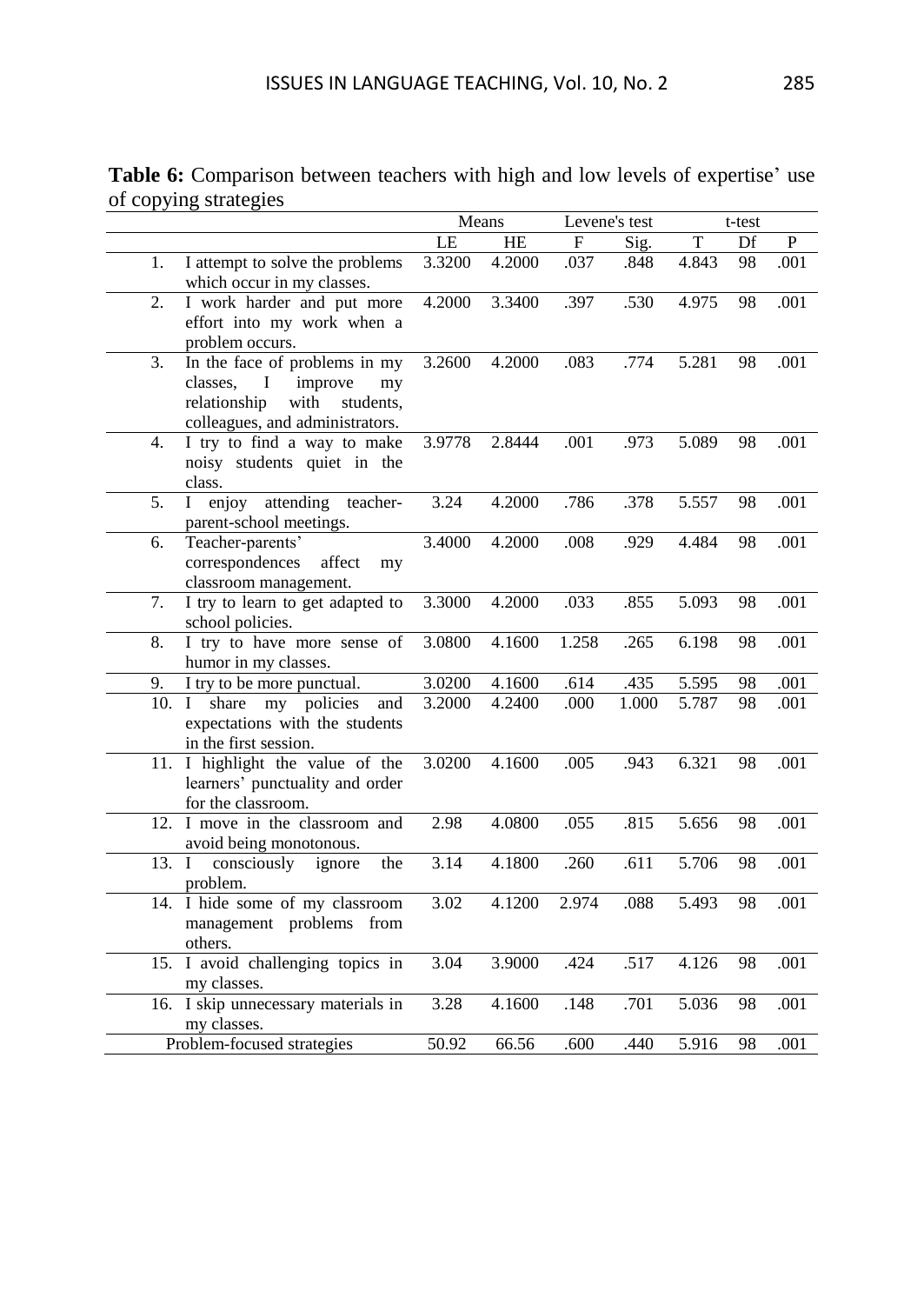Generally speaking, it can be strongly argued that the difference between the teachers with low or high levels of expertise' means on problem-focused coping strategies is statistically significant, favoring the teachers with high levels of expertise  $(p=0.001 < 0.05, df=98)$ . That is, teachers with high levels of expertise are better than teachers with low levels of expertise in terms of the use of problem-focused coping strategies. Their mean scores on emotion-related strategies are compared in Table 7.

Means Levene's test t-test LE HE F Sig. T Df p 1. I talk to the administrators, and we give each other support. 3.3200 4.2000 .037 .848 4.843 98 .001 2. I seek guidance from others. 3.2600 4.2000 .083 .774 5.281 98 .001 3. I ask a professional for help. 3.2400 4.2000 .786 .378 5.557 98 .001 4. I focus on the positive aspects of my career. 3.3000 4.2000 .033 .855 5.093 98 .001 5. I make time for leisure activities. 3.0200 4.1600 .614 .435 5.595 98 .001 6. I play sports to free my mind. 3.2000 4.2400 .000 1.000 5.787 98 .001

3.0200 4.1600 .005 .943 6.321 98 .001

7. I pray for help and do some

meditation.

**Table 7:** T-test for comparing teachers with low or high levels of expertise's use of emotion-focused coping strategies

As seen in Table 7, it can be strongly argued that the difference between the teachers with low or high levels of expertise' means on all items related to emotion-focused coping strategies is statistically significant, favoring the teachers with high levels of expertise  $(p=0.001 < 0.05, df=98)$ . That is, teachers with high levels of expertise are better than teachers with low levels of expertise in terms of the use of emotion-oriented coping strategies.

Emotion 50.9200 66.5600 .600 .440 5.916 98 .001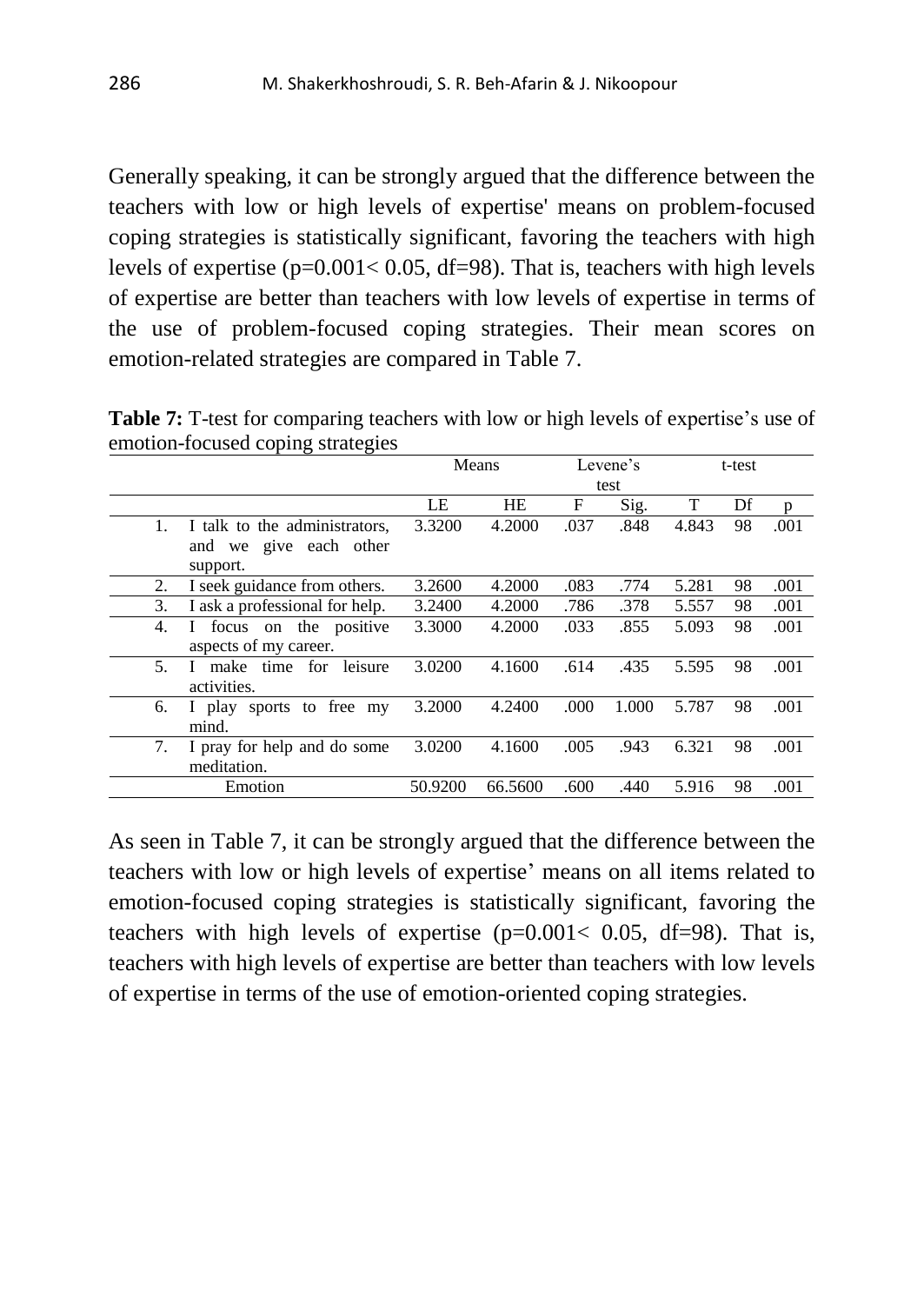#### **DISCUSSION**

Findings of the qualitative phase of study revealed that two types of coping strategies were used by teachers: problem-focused strategies and emotionfocused strategies. Interestingly, some coping strategies pertinent to 'problem-focus coping strategies' are in conjunction with coping style classification provided by Lewis et al. (2011); namely, 'social problem solving' and subthemes such as attempts to solve the problem, put effort into my work, go to meetings and look at the problem, and improve the relationship with others. Subthemes such as 'consciously block out the problem (ignore)' and 'not to let others know how teachers feel' fall into the passive avoidant coping style.

Establishing rapport with students and socializing with colleagues and administrators were other coping strategies mentioned in the literature (Akbari & Eghtesadi, 2017). Relating to students is known as positive encouragement (Laugaa et al., 2008). Besides, according to Botwinik (2007), creating a support system, especially with your colleagues, can make the job less stressful. Moreover, finding a way to control playful students was another coping strategy that is consistent with Merc and Subaşı's (2015) research, which proposed solutions to manage noisy and naughty students in the classroom such as changing students' seats, maintaining eye contact, individual talk after the class, etc. In addition, involving learners, another extracted subtheme, is supported by the findings of Wilson, Jones, Bocell, et al. (2015). Such engagement not only affects learners' abilities and skills positively but assists them for better adjustment in schools.

Learning to get adapted to institute policies was another extracted subtheme that agrees with Rice, McFarlin, Hunt, and Near's (1985) model suggesting the mutual impact of individuals and the environment. However, a lack of congruence between the two produces stress (Voydanoff, 2005). Having more sense of humor was discovered to be another coping strategy that is in line with the finding of Abel's (2002), who found out that teachers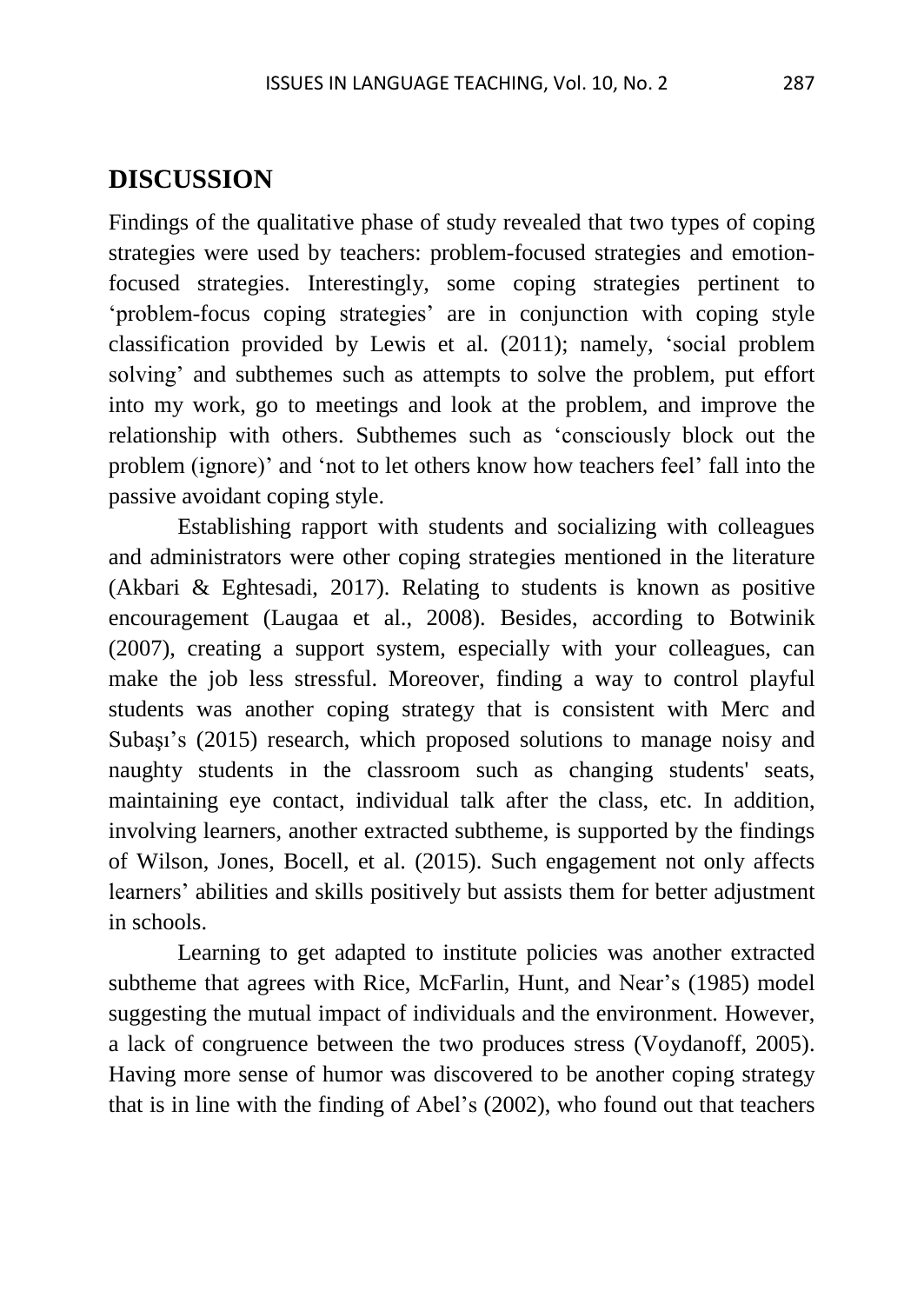with more sense of humor used more positive reappraisal and problemsolving coping strategies compared with the less humorous teachers. The next subtheme of the problem-focused coping strategy was the teacher's punctuality. Similarly, Kor, Vosoughi, and Alemi (2019) investigated EFL/ESL teachers' coping strategies to manage misbehavior, and one of the emerged themes of their study was the rule system. Punctuality and order were two rules which teachers and students were compelled to follow, and the result of controlling misbehavior was great. In the same vein, Sun and Shek (2012) found that classroom order was significant for teachers to manage their classes better and facilitate learning.

The next subtheme, teachers' strategies to avoid monotonous classrooms, is somehow similar to the finding of Merc and Subaşı (2015). To encourage indifferent students, teachers turned to games and worked on their areas of interest to cheer them up. Further, avoiding challenging/controversial topics was another extracted subtheme. However, teachers are generally in two minds about how to deal with these topics. Some teachers reported positive attitudes towards these topics, whereas others have negative feelings that avoided them (e.g., Evripidou & Çavuşoğlu, 2015; Yoshihara, 2013). Also, skipping the unnecessary materials was another coping strategy to manage time in the classroom. This is consistent with a study by Küçükoğlu (2014) who delved into the factors that end up in teacher burnout. The study revealed that teachers have to devote more time to particular tasks and plan and prioritize.

The second primary coping strategy is 'emotion-focused coping strategies.' The three subthemes of talking to the administrators and supporting each other, seeking guidance from the others, and asking a professional for help were called social problem solving by Lewis et al. (2011). Besides, according to Salkovsky et al. (2015), there is a negative correlation between making time to relax, playing sports, retaining a sense of humor, focusing on the positive, and working on their self-image and high-stress levels and teachers' lack of energy. In the same way, this study also showed that teachers focus on the positive aspects of their jobs, make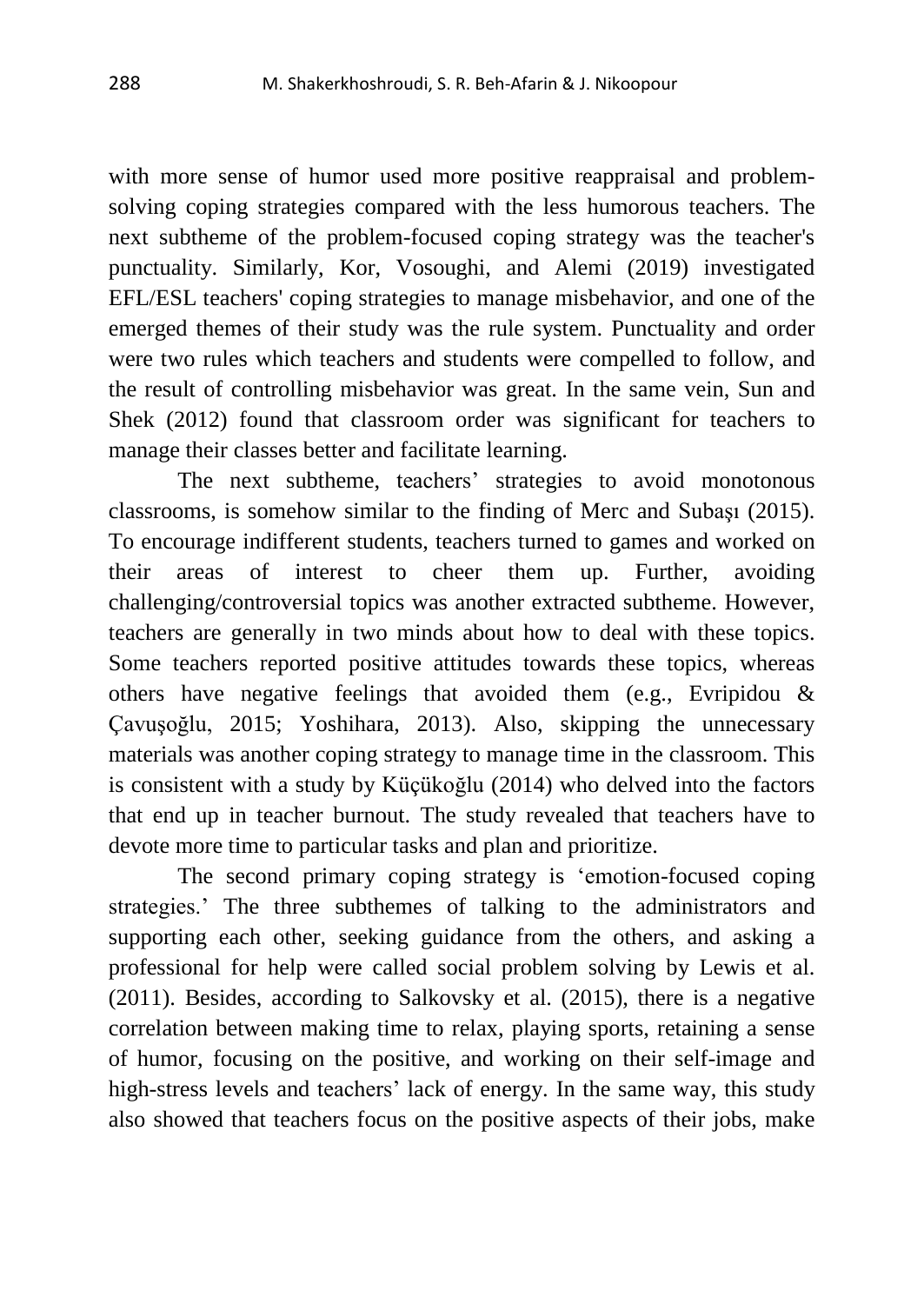time for leisure activities and sports to cope with the inhibitors in the classrooms. Similarly, Lewis et al. (2011), also under the coping style of relaxation, introduced four coping strategies of making time for leisure time, playing sports, trying to be funny, and accepting best effort to cope with disruptions in the classroom. Generally speaking, the findings of the study echo the suggestions made by some of the researchers in the field (e.g., Admiraal, Korthagen, & Wubbels, 2000; Akbari & Eghtesadi, 2017; Lewis et al., 2011; Millward, 2005) which indicate that teachers employ different coping strategies to solve the emergent classroom management problems.

The second objective of the study was to make a comparison between teachers with high versus low levels of expertise with regard to the use of coping strategies to deal with classroom management constraints. Results revealed that teachers with high levels of expertise were more comfortable with coping strategies facing constraints in the classroom compared with teachers with low levels of expertise who had a hard time dealing with challenges in the classroom. Some of the findings of this research are consistent with those of other studies. For instance, Le Maistre and Pare (2010) argued that more experienced teachers turn to more problem-solving strategies when encountered with top-down policies of the institutes. Besides, Chaaban and Du (2017) explained that novice teachers faced more challenges with classroom management. Similar to the findings of this research, Chaaban, and Du (2017) found that experienced teachers sometimes try to avoid and ignore the problems in the classroom or at the administrative level. However, according to Castro et al. (2010), avoidance might not be an appropriate solution to classroom issues for inexperienced teachers. Furthermore, the researchers in this study confirmed that highly expert teachers were more comfortable with seeking help or advice from other colleagues and more professional parties, which is in contrast with the finding of Caspersen and Raaen (2014). They concluded that inexperienced teachers expected to receive assistance from colleagues more than experienced teachers. Furthermore, the results of some research confirmed that new teachers are suffering from work overload and too much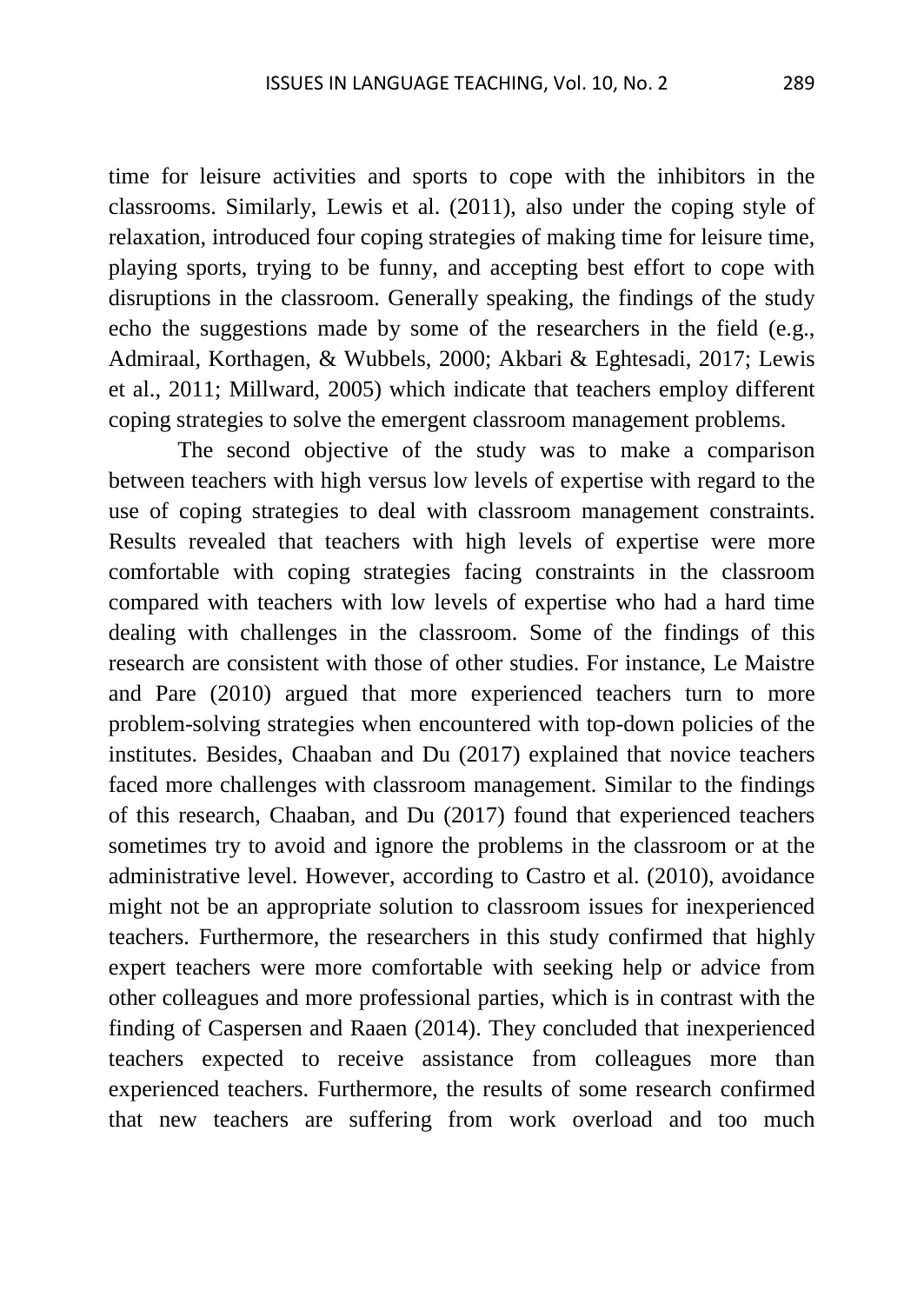responsibility, which leads to stress and anxiety. They try to reach out to more experienced teachers or mentors for guidance which contradicts our findings. (Ko et al., 2000; Fantilli & McDougall, 2009). In another research, Mehrpour and Mirsanjari (2016) found out that the novice teachers and experienced teachers did not differ from each other in expertise in terms of dealing with classroom challenges which are different from the findings of our study.

#### **CONCLUSION AND IMPLICATIONS**

Concerning the coping strategies employed by teachers to avoid and solve consequences caused by classroom management constraints, the teachers who participated in this study attempted both problem-focused and emotionfocused coping strategies. This happens while the number of employed problem-focused coping strategies exceeded that of emotion-focused coping strategies (16 vs. 9). The coping strategies are mainly employed to solve the problems related to language learners' behavior, to solve the problems caused by sociocultural differences, and to some extent, to get rid of unjustified policies imposed on teachers concerning types of syllabi, teaching methods, lesson plans, and evaluation strategies. To do away with the extracted problems and constraints, teachers need to be well-aware of the nature of the constraints and the appropriate strategy for on-the-spot or delayed solutions to the problems. Moreover, to achieve this competence, teachers need to receive both in-service and pre-service teacher training courses on the likely classroom management problems and appropriate coping strategies. To train teachers efficiently, they need to be aware of the differences between what is happening in the classrooms and what they have in mind. According to Moghadam and Mehrpour (2017), the best way to engage teachers to develop professionally is to raise their awareness.

The findings also revealed that teachers' expertise affects their perceptions of classroom management constraints; i.e., teachers with higher levels of expertise do not have the same beliefs in the extracted classroom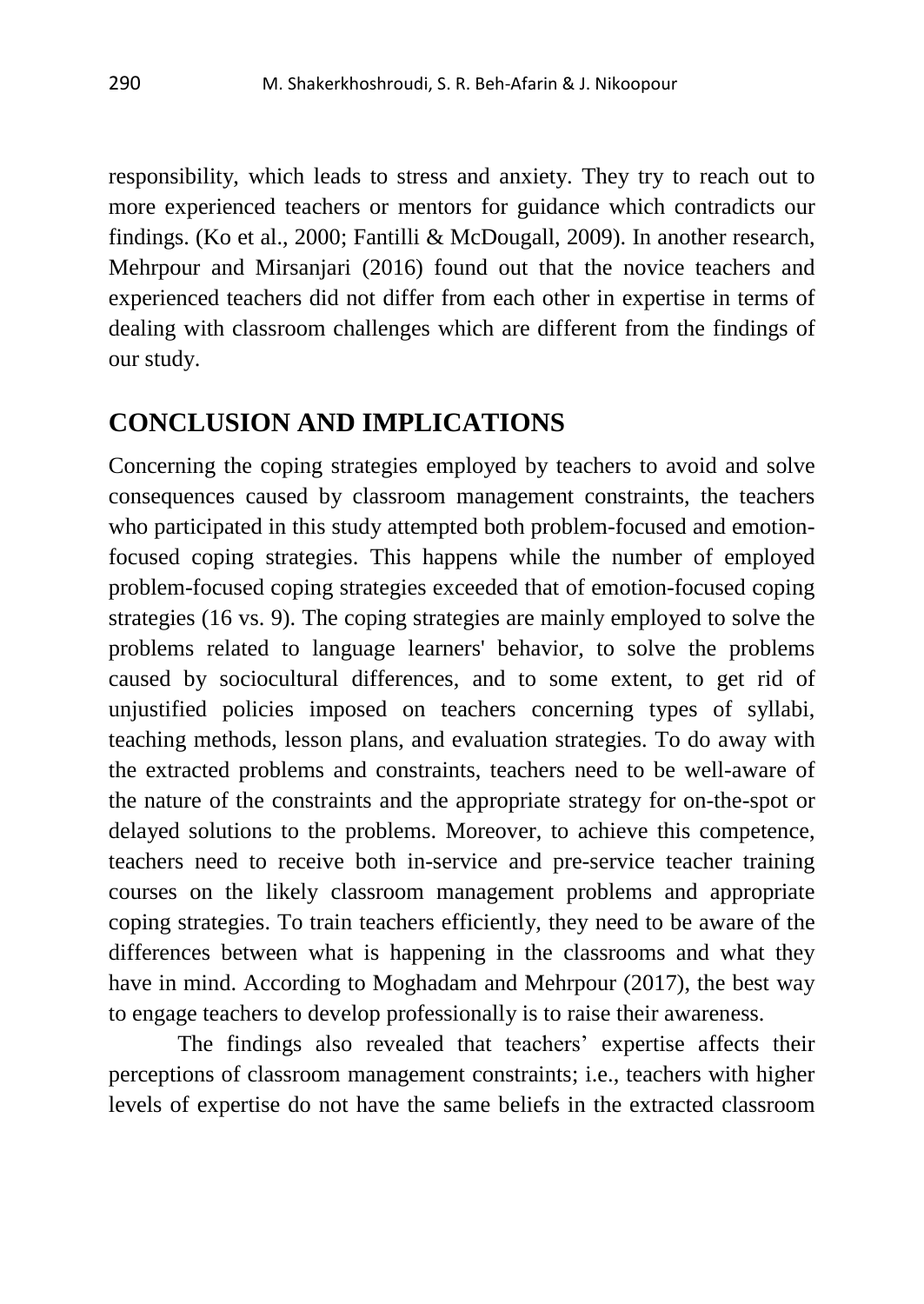management constraints than do those with low levels of expertise. Similarly, it could be concluded that teachers with low levels of expertise need immediate professional development activities to foster their teaching efficiencies. It can also be concluded that teachers with low levels of expertise need to be either monitored or mentored by more experienced colleagues to receive immediate feedback to improve their classroom management practice. In contrast, teachers with high levels of expertise are the better users of problem-focused and emotion-focused coping strategies. Such a difference between these two groups of teachers might be rooted in the teacher education program in which effective classroom management and coping strategies for a classroom management problem were not appropriately taught to student teachers.

In conclusion, the researchers found that EFL teachers, in order to effectively manage the classrooms and overcome the constraints, need to have cognition of the most helpful coping strategies. As effective coping strategies, directly and indirectly, affect EFL learner outcomes, school and language institutes need to provide the teachers with an educational package including the most frequently occurring management constraints and effective coping strategies for each constraint. As different factors such as teacher personality type, gender, quality of working life, teaching certificate and the school typology might affect teachers' use of coping strategies, other interested researchers are strongly recommended to replicate this study and investigate how and whether these variables contribute to EFL teachers' use of coping strategies.

#### **Disclosure statement**

No potential conflict of interest was reported by the authors.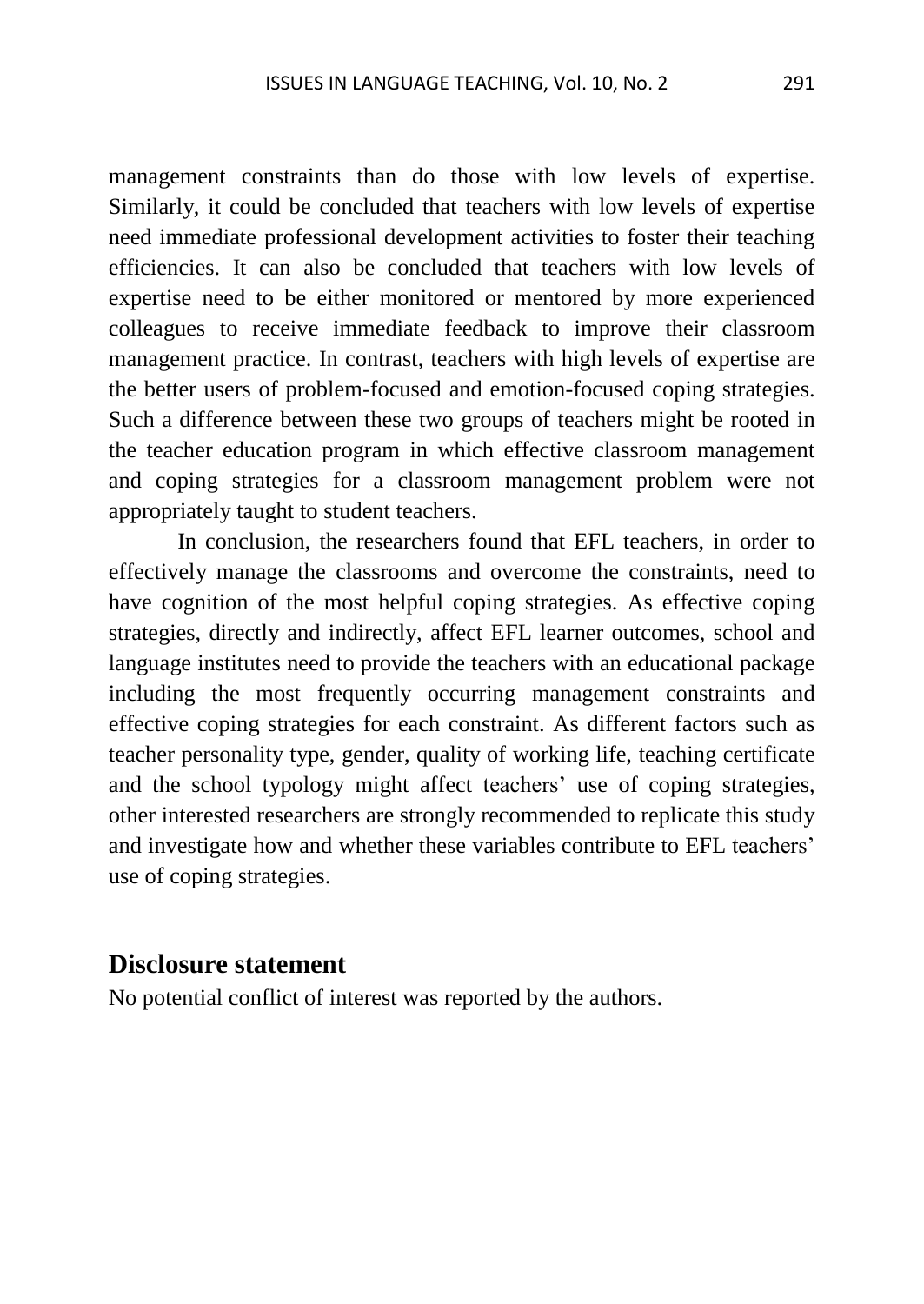#### **ORCID**

| Mohammad Shakerkhoshroudi | <b>iD</b> | https://orcid.org/0000-0002-6002-4640 |
|---------------------------|-----------|---------------------------------------|
| Seyed Reza Beh-Afarin     |           | https://orcid.org/0000-0001-8666-9458 |
| Jahanbakhsh Nikoopour     | <b>ID</b> | https://orcid.org/0000-0002-9532-0108 |

#### **References**

- Abel, M. H. (2002). Humor, stress, and coping strategies. Humor. *International Journal of Humor Research, 15*(4), 365–381. [https://doi.org/10.1515/humr.15.4.365.](https://doi.org/10.1515/humr.15.4.365)
- Admiraal, W.F., F.A.J. Korthagen, and T. Wubbels. (2000). Effects of student teachers' coping behavior. *British Journal of Educational Psychology 70, 70*(1), 33–52. [https://doi.org/10.1348/000709900157958.](https://doi.org/10.1348/000709900157958)
- Akbari, R. & Eghtesadi, A. (2017). Burnout coping strategies among Iranian EFL teachers. *Applied Research on English Language, 6*(2), 179-192. 10.22108/ARE.2017.21346. [http://doi.org/10.22108/ARE.2017.21346.](http://doi.org/10.22108/ARE.2017.21346)
- Akman, Y. (2020). The role of classroom management on confidence in teachers and educational stress. *International Journal of Contemporary Educational Research*. [https://doi.org/10.33200/ijcer.687109.](https://doi.org/10.33200/ijcer.687109)
- Botwinik, R. (2007). *Dealing with teacher stress.* The Clearing House. [https://doi.org/10.3200/TCHS.80.6.271-272.](https://doi.org/10.3200/TCHS.80.6.271-272)
- Brophy, J. E. (2006). History of research in classroom management. In C. E. (Eds.), *Handbook of classroom management: Research, practice, and contemporary issues* (pp. 17-43.). NJ: Lawrence Erlbaum Associates, Inc. http://www.sciepub.com.
- Caspersen, J., & Raaen, F. D. (2014). Novice teachers and how they cope. *Teachers and Teaching, 20*(2), 189-211. [https://doi.org/10.1080/13540602.2013.848570.](https://doi.org/10.1080/13540602.2013.848570)
- Castro, A. J., Kelly, J., & Shih, M. (2010). Resilience strategies for new teachers in high-needs areas. *Teaching and Teacher Education, 26*(3), 622-629. [https://doi.org/10.1016/j.tate.2009.09.010.](https://doi.org/10.1016/j.tate.2009.09.010)
- Chaaban, Y. & Du, X. (2017). Novice teachers' job satisfaction and coping strategies: Overcoming contextual challenges at Qatari government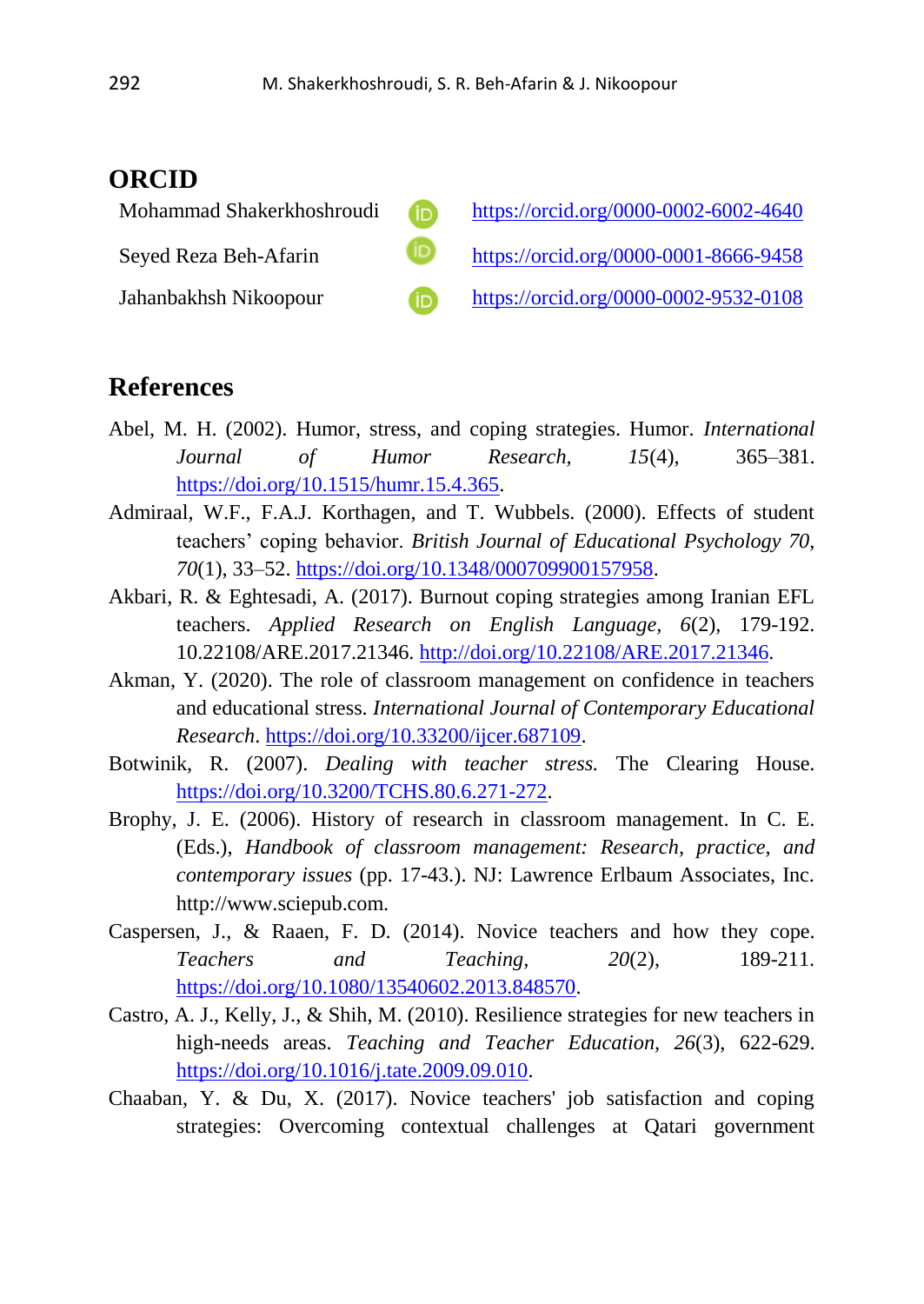schools. *Teaching and Teacher Education: An International Journal of Research and Studies, 67*(1), 340-350. [https://doi.org/10.1016/j.tate.2017.07.002.](https://doi.org/10.1016/j.tate.2017.07.002)

- Corbell, K. A., Osborne, J., & Reiman, A. J. (2010). Supporting and retaining beginning teachers: A validity study of the perceptions of success inventory for beginning teachers. *Educational Research and Evaluation, 16*(1), 75-96. [https://doi.org/10.1080/13803611003722325.](https://doi.org/10.1080/13803611003722325)
- Creswell, J. (2012). *Educational research: Planning, conducting, and evaluating quantitative and qualitative research. (4th ed.).* Pearson. https://www.researchgate.net.
- Crowe, C. (2010). Teaching children with challenging behavior. *Educational Leadership, 67*, 65-67.
- Debreli, E. & Ishanova, I. (2019). Foreign language classroom management: Types of student misbehavior and strategies adopted by the teachers in handling disruptive behavior. *Cogent Education*, 6, [https://doi.org/10.1080/2331186X.2019.1648629.](https://doi.org/10.1080/2331186X.2019.1648629)
- Dick, R. V., & Wagner, U. (2001). Stress and strain in teaching: A structural equation approach. *British Journal of Educational Psychology, 71*, 243– 259. [https://doi.org/10.1348/000709901158505.](https://doi.org/10.1348/000709901158505)
- Gu, Q., & Day, C. (2013). Challenges to teacher resilience: Conditions count. *British Educational Research Journal, 39*(1), 22-44. [https://doi.org/10.1080/01411926.2011.623152.](https://doi.org/10.1080/01411926.2011.623152)
- Guercio, R. (2011). Back to the basics of classroom management. *Education Digest, 76*(5), 39-43. Retrieved from http://www. edsc658- 458.community.uaf.edu/2011/09/04/the-need-for-effective-classroommanagement/.
- Fantilli, R. D., & McDougall, D. E. (2009). A study of novice teachers: Challenges and supports in the first years. *Teaching and Teacher Education*, 814-825. [https://doi.org/10.1016/j.tate.2009.02.021.](https://doi.org/10.1016/j.tate.2009.02.021)
- Howard, S., & Johnson, B. (2004). Resilient teachers: Resisting stress and burnout. Social Psychology of Education. *An International Journal, 7*(4), 399–420. [https://doi.org/10.1007/s11218-004-0975-0.](https://doi.org/10.1007/s11218-004-0975-0)
- Kalantarypour, M., & Modirkhamene, S. (2021). SEMing EFL teachers' management strategies and coping styles in relation to learners' ultimate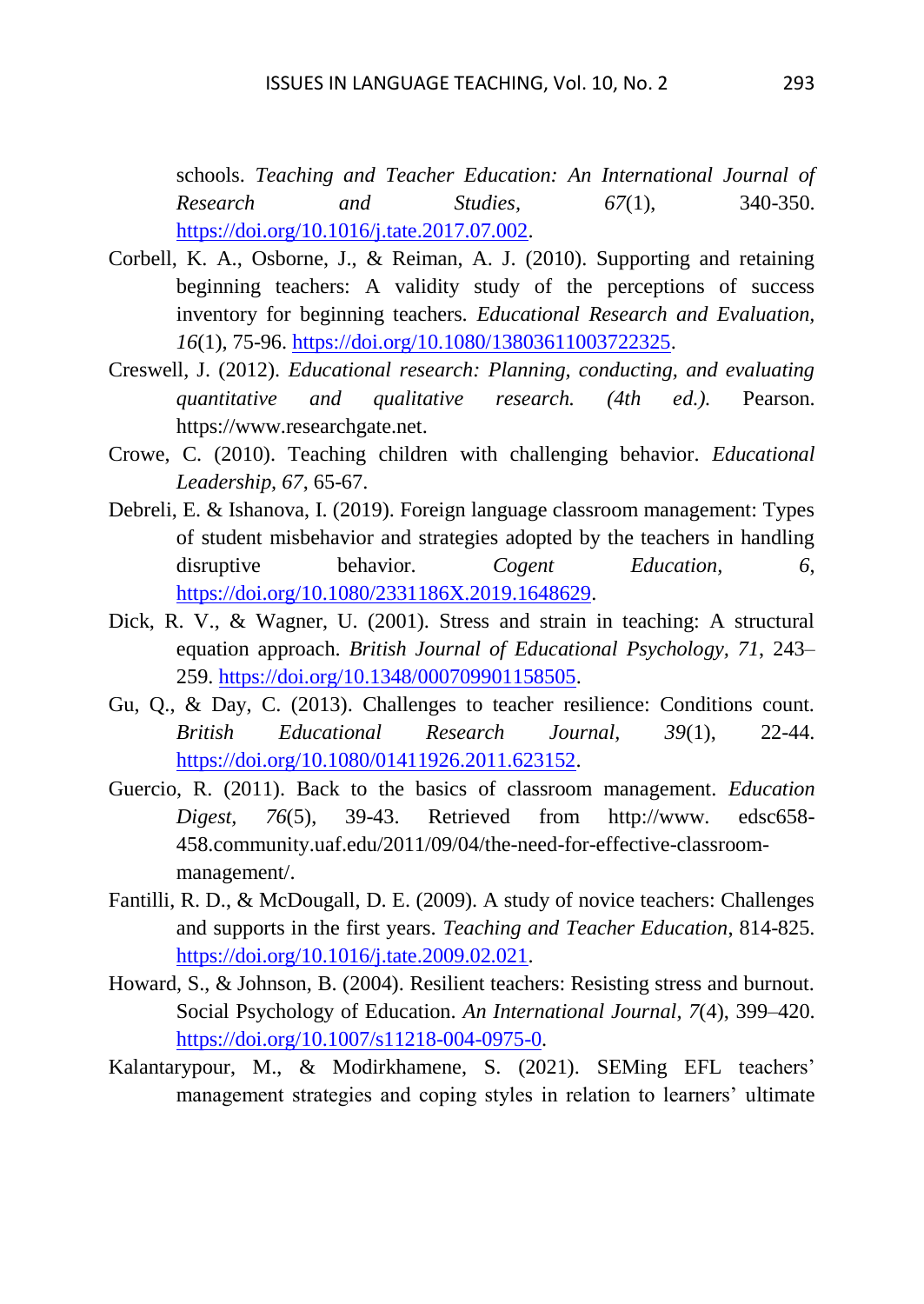achievement. *Iranian Journal of Language Teaching Research*, *9*(1), 107- 121. [https://doi.org/10.30466/ijltr.2021.120978.](https://doi.org/10.30466/ijltr.2021.120978)

- Kayıkçı, K. (2009). The effect of classroom management skills of elementary school teachers on undesirable discipline behavior of students. *Procedia Social and Behavioral Sciences, 1*, 1215-1225. <https://doi.org/10.1016/j.sbspro.2009.01.218.>
- Khany, R., Ghoreyshi, S. (2013). On the relationship between Iranian EFL teachers' efficacy of classroom management, reflective thinking, and transformational leadership style: A structural equation modeling. *Issues in Language Teaching*, *2*(1), 55-82.
- Ko, Y. C., Chan, K. B., Lai, G., & Boey, K. W. (2000). Stress and coping of singapore teachers: A quantitative and qualitative analysis. *Social Science and Medicine*, 181-200. [https://doi.org/10.1163/156852200512049.](https://doi.org/10.1163/156852200512049)
- Kor, M., Vosoughi, M. & Alemi, M. (2019). A cross-cultural study of English teachers' strategies use for managing misbehavior in EFL and ESL classrooms: The case of Iran and the Philippines. *Language Horizons, 3*(1), [https://doi.org/10.22051/LGHOR.2019.26525.1136.](https://doi.org/10.22051/LGHOR.2019.26525.1136)
- Lampadan, N. (2014). Understanding the causes of anxiety and coping strategies of student teachers during their internship: A phenomenological study. *Catalyst, 10*(2), 34-45. [https://www.tci-thaijo.org/.](https://www.tci-thaijo.org/)
- Lazarus, R. S. & Folkman, S. (1984). *Stress, appraisal and coping.* Springer. [https://doi.org/10.1007/978-1-4419-1005-9\\_215.](https://doi.org/10.1007/978-1-4419-1005-9_215)
- Le Maistre, C., & Paré, A. (2010). Whatever it takes: How beginning teachers learn to survive. *Teaching and Teacher Education, 26*(3), 559-564. [https://doi.org/10.1016/j.tate.2009.06.016.](https://doi.org/10.1016/j.tate.2009.06.016)
- Lewis, R. (2001). Classroom discipline and student responsibility: The students' view. *Teaching and Teacher Education, 17*, 307-319. [https://doi.org/10.1016/S0742-051X\(00\)00059-7.](https://doi.org/10.1016/S0742-051X(00)00059-7)
- Lewis, R., & Burman, E. (2008). Providing for student voice in classroom management: teachers' views. *International Journal of Inclusive Education, 12*(2), 151-167. [https://doi.org/10.1080/13603110600790605.](https://doi.org/10.1080/13603110600790605)
- Lewis, R., Roache, J., & Romi, S. (2011). Coping styles as mediators of classroom management techniques. *Research in Education, 85*, 53–68. [https://doi.org/10.7227/RIE.85.5.](https://doi.org/10.7227/RIE.85.5)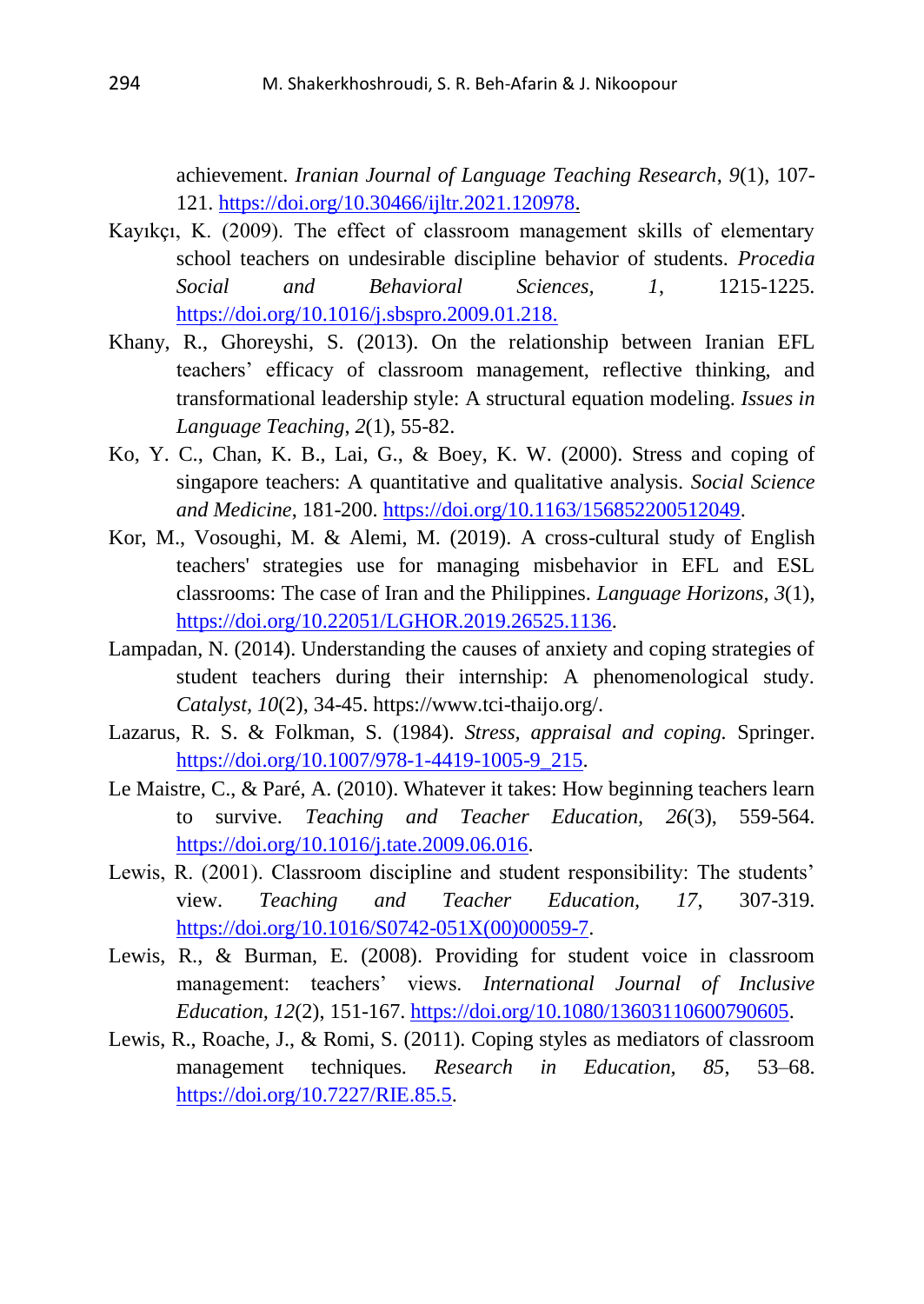- Küçükoğlu, H. (2014). Ways to cope with teacher burnout factors in ELT classrooms. *Procedia - Social and Behavioral Sciences, 116*, 2741-2746. [https://doi.org/10.1016/j.sbspro.2014.01.647.](https://doi.org/10.1016/j.sbspro.2014.01.647)
- Kyriacou, C. (2009). *Effective teaching in schools. Theory and practice (3rd ed.).* Nelson Thornes Ltd.
- Laugaa, D., Rascle, N., & Bruchon-Schweitzer, N. (2008). Stress and burnout among French elementary school teachers: A transactional approach. *European Review of Applied Psychology, 58*, 241–251. [https://doi.org/10.1016/j.erap.2008.09.007.](https://doi.org/10.1016/j.erap.2008.09.007)
- Mansfield, C., Beltman, S., Broadley, T., & Weatherby-Fell, N. (2016). Building resilience in teacher education: An evidenced informed framework. *Teaching and Teacher Education, 54*, 77–87. [http://dx.doi.org/10.1016/j.tate.2015.11.016.](http://dx.doi.org/10.1016/j.tate.2015.11.016)
- Mehrpour, S., & Mirsanjari, Z. (2016). Investigating the manifestation of teaching expertise feature among novice and experienced EFL teachers. *Journal of English Language Teaching and Learning*, 8(18), 167-198. [http://dx.doi.org/10.1177/0022487114549810.](http://dx.doi.org/10.1177/0022487114549810)
- Merc, A. & Subaşı, G. (2015). Classroom management problems and coping strategies of Turkish student EFL teachers. *Turkish Online Journal of Qualitative Inquiry, 6*(1), 39-71. [http://dx.doi.org/10.17569/TOJQI.41736.](http://dx.doi.org/10.17569/TOJQI.41736)
- Millward, L. J. (2005). *Understanding occupational and organizational psychology.* SAGE Publications. [http://dx.doi.org/10.4135/9781446215180.n1.](http://dx.doi.org/10.4135/9781446215180.n1)
- Moghadam, M., & Mehrpour, S. (2017). A sociocultural analysis of personal practical theorizing as an awareness-raising technique in novice and expert teachers' professional development. *Issues in Language Teaching, 6*(2), 319-352. [http://dx.doi.org/10.22054/ilt.2019.36704.345.](http://dx.doi.org/10.22054/ilt.2019.36704.345)
- Olley, R. I., Cohn, A., & Cowan, K. C. (2010). Promoting safe schools and academic success: Moving your school from punitive discipline to effective discipline. *Communiqué, 39*(1), 7-8. [http://www.nasponline.org/publications/cq/39/8/role-of-the-school](http://www.nasponline.org/publications/cq/39/8/role-of-the-school-)psychologist.aspx.
- Özen, H., & Yıldırım, R. (2020). Teacher perspectives on classroom management. *International Journal of Contemporary Educational Research*. [https://doi.org/10.33200/ijcer.645818.](https://doi.org/10.33200/ijcer.645818)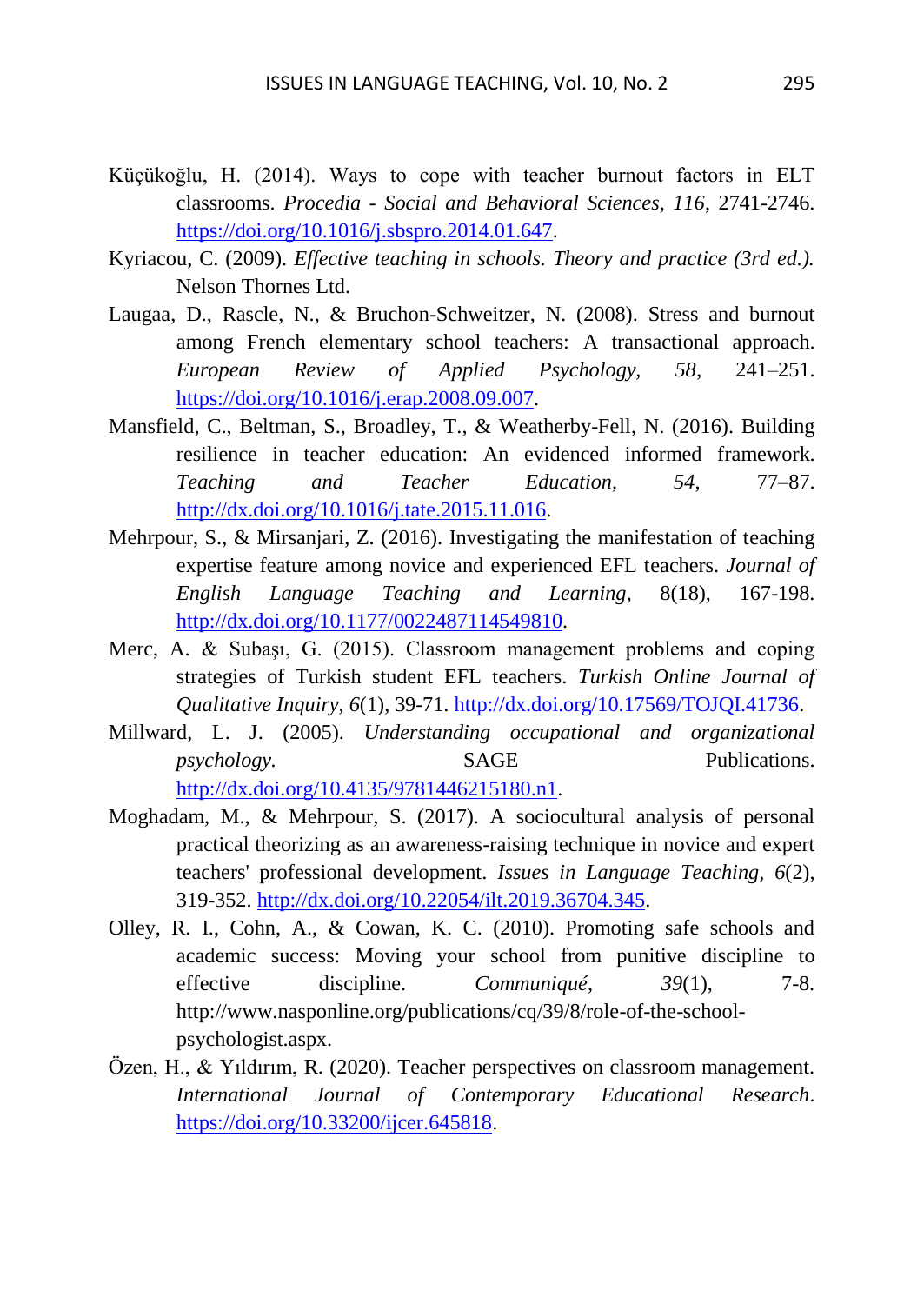- Partin, R. (2009). *The classroom teacher's survival guide: Practical strategies management techniques, and reproducible for new and experienced teachers (3rd ed.).* Jossey-Bass. https://www.torontopubliclibrary.ca/detail.jsp?Entt=RDM2571746&R=257 1746.
- Pietarinen, J., Pyhältö, K., Soini, T., & Salmela-Aro, K. (2013). Reducing teacher burnout: A socio-contextual approach. *Teaching and Teacher Education, 35*, 62–72. [https://doi.org/10.1016/j.tate.2013.05.003.](https://doi.org/10.1016/j.tate.2013.05.003)
- Rice, R. W., McFarlin, D. B., Hunt, R. G., & Near, J. P. (1985). Job importance as a moderator of the relationship between job satisfaction and life satisfaction. *Basic and Applied Social Psychology, 6*(4), 297–316. [https://doi.org/10.1207/s15324834basp0604\\_2.](https://doi.org/10.1207/s15324834basp0604_2)
- Salkovsky, M., Romi, S., & Lewis R. (2015). Teachers' coping styles and factors inhibiting teachers' preferred classroom management practice. *Teaching and Teacher Education, 48*, 56-65. [https://doi.org/10.1016/j.tate.2005.05.008.](https://doi.org/10.1016/j.tate.2005.05.008)
- Savage, T. V., & Savage, M. K. (2009). *Successful classroom management and discipline: Teaching self-control and responsibility (3rd ed.).* Sage Publications.
- Schussler, D. L. (2009). Beyond content: How teachers manage classrooms to facilitate intellectual engagement for disengaged students. *A Person-Centered Approach to Classroom Management, 48*(2), 114-121. <https://doi.org/10.1080/00405840902776376.>
- Shakerkhoshroudi, M., Beh-Afarin, S., & Nikoopour, J. (2020). Exploring effective classroom management constraints in EFL context: A phenomenological inquiry. *Iranian Journal of Applied Language Studies*, *12*(2), 185-224. [https://doi.org/10.22111/ijals.2020.5952.](https://doi.org/10.22111/ijals.2020.5952)
- Sharplin, E., O'Neill, M., & Chapman, A. (2011). Coping strategies for adaptation to appointments: Intervention for retention. *Teaching and Teacher Education, 27*, 136-146. [https://doi.org/10.1016/j.tate.2010.07.010.](https://doi.org/10.1016/j.tate.2010.07.010)
- Shawer, S. (2010). The influence of assertive classroom management strategy use on student-teacher pedagogical skills. *Academic Leadership, 8*(2), 1-11. [http://www.academicleadership.org/418/the\\_influence\\_of\\_assertive\\_classr](http://www.academicleadership.org/418/the_influence_of_assertive_classroom_management_strategy_use_on_student-teacher_pedagogical_skills/) [oom\\_management\\_strategy\\_use\\_on\\_student-teacher\\_pedagogical\\_skills/.](http://www.academicleadership.org/418/the_influence_of_assertive_classroom_management_strategy_use_on_student-teacher_pedagogical_skills/)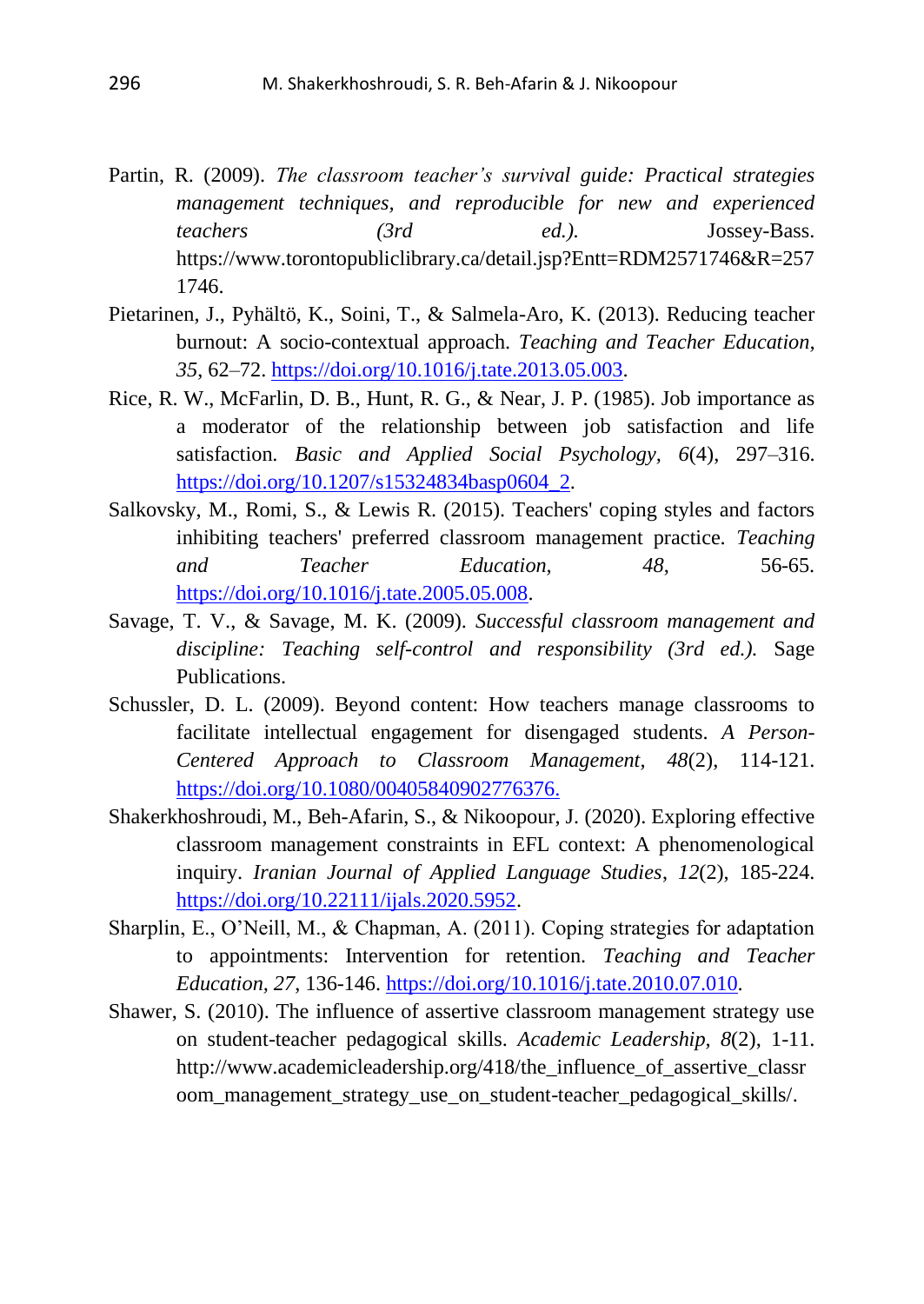- Skaalvik, E. M., & Skaalvik, S. (2009). Does school context matter? Relations with teacher burnout and job satisfaction. *Teacher and Teacher Education, 25*, 518-524. [https://doi.org/10.1016/j.tate.2008.12.006.](https://doi.org/10.1016/j.tate.2008.12.006)
- Skinner, E. A., Edge, K., Altman, J., & Sherwood, H. (2003). Searching for the structure of coping: a review and critique of category systems for classifying ways of coping. *Psychological Bulletin, 129*, 216-269. [https://psycnet.apa.org/doi/10.1037/00332909.129.2.216.](https://psycnet.apa.org/doi/10.1037/00332909.129.2.216)
- Sun, R. C. F., & Shek, D. T. L. (2012). Classroom misbehavior in the eyes of students. *The Scientific World Journal. http://dx.doi.org/10.1100/2012/398482, 8*. Tabachnick, B. G., & Fidell, L. S. (2013). *Using multivariate statistics* (6th ed.).<https://www.pearson.com/>
- Takkaç Tulgar, A. (2019). Kampüste Kültürel Küyerel Ortamın Mümkünlüğü Üzerine. *Kafkas Universitesi Sosyal Bilimler Enstitüsü Dergisi*. <https://doi.org/10.9775/kausbed.2019.006.>
- Tomlinson, B. (2012). Materials development for language learning and teaching. *Language Teaching,* 45(2), 143–179. [https://doi.org/10.1017/S0261444811000528.](https://doi.org/10.1017/S0261444811000528)
- Tran, V. (2015). Coping styles with student misbehavior as mediators of teachers' classroom management strategies. *International Journal of Higher Education, 5*(1), 1. [https://doi.org/10.5430/ijhe. v5n1p1.](https://doi.org/10.5430/ijhe.%20v5n1p1)
- Vairamidou, A. & Stravakou, P. (2019). Classroom management in primary and secondary education literature review. *Journal of Education and Human Development, 8*(2), [https://doi.org/10.15640/jehd.v8n2a7.](https://doi.org/10.15640/jehd.v8n2a7)
- Wilson, D., Jones, D., Bocell, F., Crawford, J., Kim, M. J., Veilleux, N., Floyd-Smith, T., Bates, R., & Plett, M. (2015). Belonging and academic engagement among undergraduate STEM students: A multi-institutional study. *Research in Higher Education*, *56*(7), 750-776. [https://doi.org/10.1007/s11162-015-9367-x.](https://doi.org/10.1007/s11162-015-9367-x)
- Voydanoff, P. (2005). Consequences of boundary-spanning demands and resources for work-to-family conflict and perceived stress. *Journal of Occupational Health Psychology, 10*(4), 491–503. [https://doi.org/10.1037/1076-](https://doi.org/10.1037/1076-8998.10.4.491) [8998.10.4.491.](https://doi.org/10.1037/1076-8998.10.4.491)
- Wolff, C. E. (2015). *Revisiting 'withitness': Differences in teachers' representations, perceptions, and interpretations of classroom management.* Open University of the Netherlands.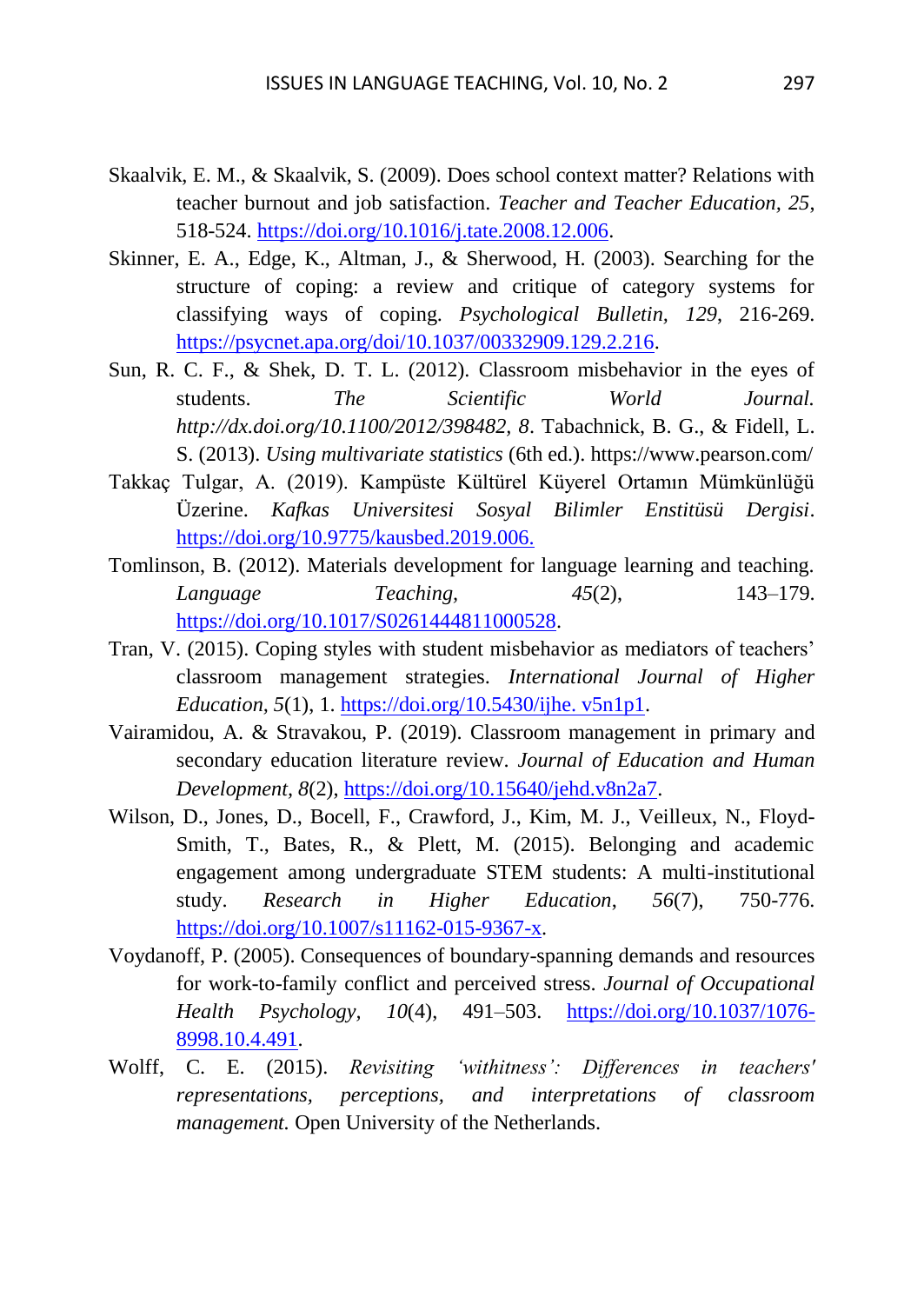- Yazdanmehr, E., Akbari, R. (2015). Cognitive aspects of teacher expertise in ELT. *Journal of English Language Teaching and Learning, 7*(15), 157-180. [https://doi.org/10.30466/IJLTR.2015.20386.](https://doi.org/10.30466/IJLTR.2015.20386)
- Yoshihara, S. (2013). Learning and teaching gender and sexuality issues in the EFL classroom: Where students and teachers stand. *The Language Teacher, 37*(5), 8-11. [https://doi.org/10.37546/JALTTLT37.5-2.](https://doi.org/10.37546/JALTTLT37.5-2)

#### **Appendix І Coping Strategies Questionnaire**

|                                                         |                                           | 1. I attempt to solve the problems which occur in my classes.                            |                     |                 |
|---------------------------------------------------------|-------------------------------------------|------------------------------------------------------------------------------------------|---------------------|-----------------|
| 1. Always $\Box$                                        | 2.0ften $\square$                         | 3.<br>Sometimes $\Box$                                                                   | 4. Rarely $\Box$    | 5. Never $\Box$ |
|                                                         |                                           | 2. I work harder and put more efforts to my work when a problem occurs.                  |                     |                 |
| 1. Always $\Box$                                        | 2.0ften $\square$                         | 3. Sometimes $\Box$                                                                      | 4. Rarely $\square$ | 5. Never $\Box$ |
|                                                         |                                           | 3. In the face of problems in my classes, I improve my relationship with students,       |                     |                 |
| colleagues, and administrators.                         |                                           |                                                                                          |                     |                 |
| 1. Always $\Box$                                        |                                           | 2.0 ften $\Box$ 3. Sometimes $\Box$                                                      | 4. Rarely $\square$ | 5. Never $\Box$ |
|                                                         |                                           | 4. I try to find a way to make noisy students quiet in the class.                        |                     |                 |
| 1. Always $\Box$                                        | 2.0ften $\Box$                            | 3. Sometimes $\Box$                                                                      | 4. Rarely $\Box$    | 5. Never $\Box$ |
| 5. I enjoy attending teacher-parent-school meetings.    |                                           |                                                                                          |                     |                 |
| 1. Always $\Box$                                        |                                           | 2.0 ften $\square$ 3.8 ometimes $\square$                                                | 4. Rarely $\Box$    | 5. Never $\Box$ |
|                                                         |                                           | 6. I try to involve language learners in and out of the institute/school for their class |                     |                 |
| activities.                                             |                                           |                                                                                          |                     |                 |
| 1. Always $\Box$                                        | 2. Often $\square$ 3. Sometimes $\square$ |                                                                                          | 4. Rarely $\square$ | 5. Never $\Box$ |
| 7. I try to learn to get adapted to school policies.    |                                           |                                                                                          |                     |                 |
| 1. Always $\Box$                                        | 2. Often $\square$                        | 3. Sometimes $\Box$                                                                      | 4. Rarely $\square$ | 5. Never $\Box$ |
| 8. I try to have more sense of humor in my classes.     |                                           |                                                                                          |                     |                 |
| 1. Always $\Box$                                        | 2. Often $\square$                        | 3. Sometimes $\square$                                                                   | 4. Rarely $\square$ | 5. Never $\Box$ |
| 9. I try to be more punctual.                           |                                           |                                                                                          |                     |                 |
| 1. Always $\Box$                                        |                                           | 2.0ften $\square$ 3. Sometimes $\square$                                                 | 4. Rarely $\Box$    | 5. Never $\Box$ |
|                                                         |                                           | 10. I share my policies and expectations with the students in the first session.         |                     |                 |
| 1. Always $\Box$                                        | 2. Often $\Box$                           | 3. Sometimes $\Box$                                                                      | 4. Rarely $\Box$    | 5. Never $\Box$ |
|                                                         |                                           | 11. I highlight the value of the learners' punctuality and order for the classroom.      |                     |                 |
| 1. Always $\Box$                                        | 2.0 ften $\Box$                           | 3. Sometimes $\Box$                                                                      | 4. Rarely $\square$ | 5. Never $\Box$ |
| 12. I move in the classroom and avoid being monotonous. |                                           |                                                                                          |                     |                 |
| 1. Always $\Box$ 2. Often $\Box$                        |                                           | 3. Sometimes $\Box$                                                                      | 4. Rarely $\square$ | 5. Never $\Box$ |
| 13. I consciously ignore the problem.                   |                                           |                                                                                          |                     |                 |
| 1. Always $\Box$                                        | 2. Often $\square$                        | 3. Sometimes $\Box$                                                                      | 4. Rarely $\Box$    | 5. Never $\Box$ |
|                                                         |                                           | 14. I hide some of my classroom management problems from others.                         |                     |                 |
| 1. Always $\square$ 2. Often $\square$                  |                                           | 3. Sometimes $\square$                                                                   | 4. Rarely $\Box$    | 5. Never $\Box$ |